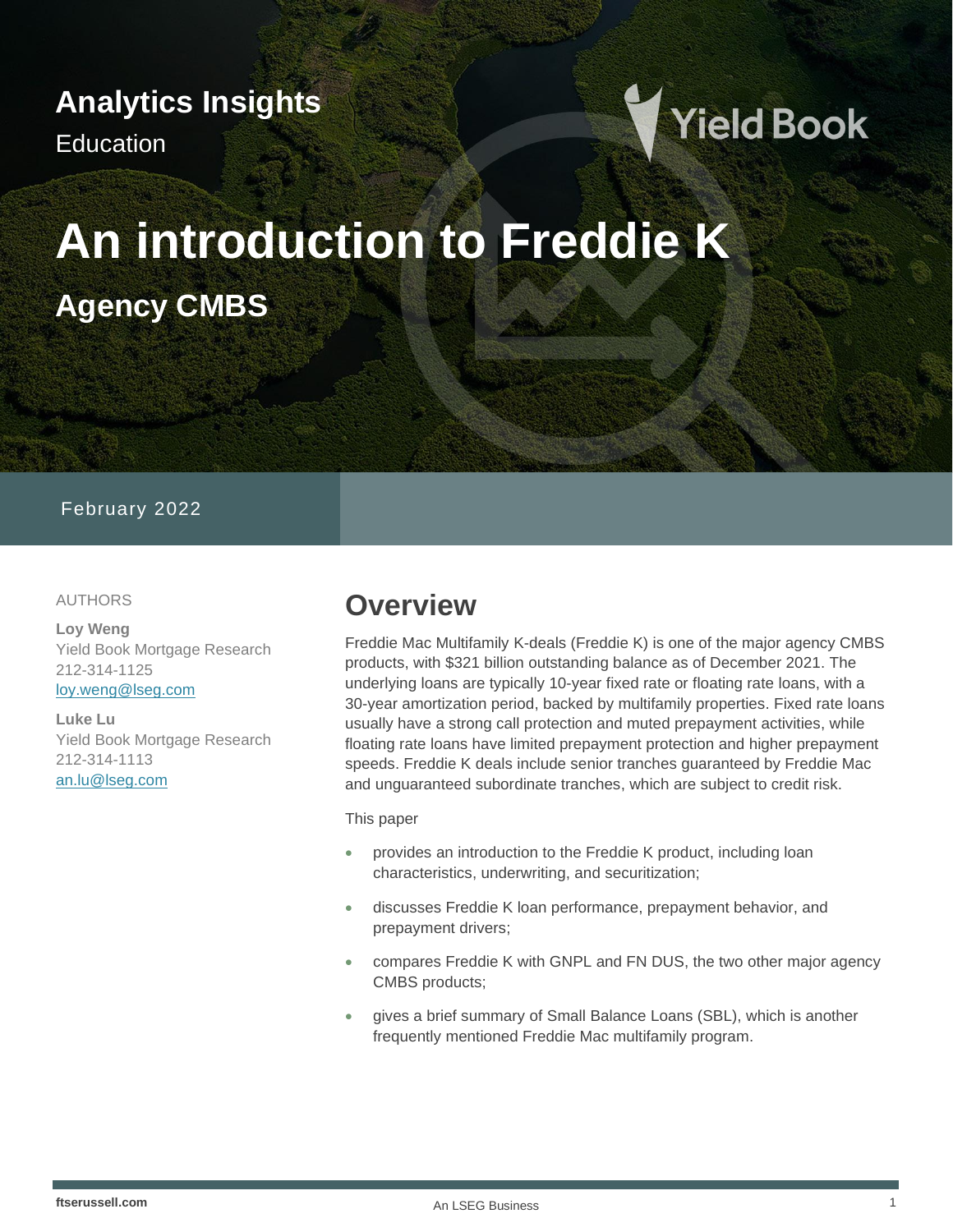## **Contents**

| <b>Multifamily fundamentals</b>        | 4              |
|----------------------------------------|----------------|
| <b>Freddie K summary</b>               | 5              |
| Freddie K underwriting                 | $\overline{7}$ |
| Freddie K performance                  | $\,8\,$        |
| Securitization                         | $\overline{9}$ |
| Deal structure                         | 11             |
| <b>SOFR Transition</b>                 | 13             |
| Call protection                        | 13             |
| Freddie K historical prepayment speeds | 14             |
| COVID pandemic impact                  | 15             |
| <b>Prepayment behavior and drivers</b> | 16             |
| Call protection provision              | 16             |
| Property price appreciation            | 17             |
| Loan size                              | 18             |
| <b>DSCR and LTV</b>                    | 19             |
| Unemployment rate                      | 20             |
| <b>Comparison with GNPL and FN DUS</b> | 21             |
| Loan term and collateral               | 21             |
| Guarantee                              | 21             |
| Prepayment risk                        | 22             |
| Credit performance                     | 23             |
| <b>Freddie SBL Summary</b>             | 23             |
| SBL underwriting                       | 24             |
| Securitization and deal structure      | 25             |
| Call protection and prepayment speeds  | 26             |
| <b>Conclusion</b>                      | 27             |
| <b>References</b>                      | 28             |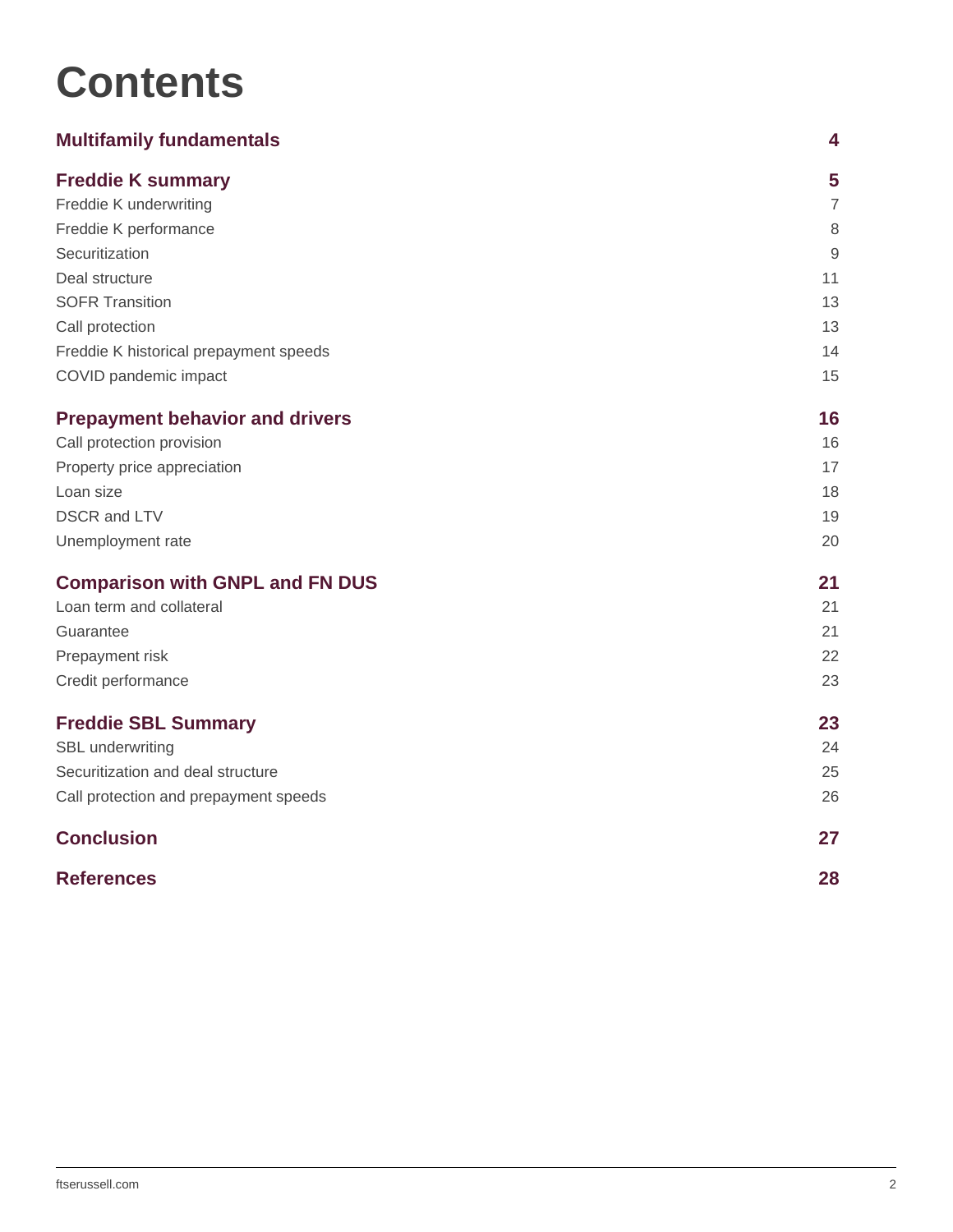## **Executive summary**

- Multifamily fundamental has been resilient through the COVID pandemic.
- Freddie Mac underwrites and approves Freddie K loans in house, contributing to strong credit performance historically.
- Freddie K fixed rate loans typically have the strongest call protection among all major agency CMBS products, with lengthy defeasance or yield maintenance period, resulting in muted prepayment activities.
- Freddie K floating rate loans have a relatively weak call protection with low percentage penalty points, and hence much higher prepayment speeds.
- Prepayment and default behavior of Freddie K loans are also found to be correlated with property price appreciation, unemployment rate, loan size, DSCR, and LTV.
- Freddie K senior tranches are guaranteed and have stable cash flows, while the unguaranteed subordinate tranches can provide high risk-adjusted return opportunity.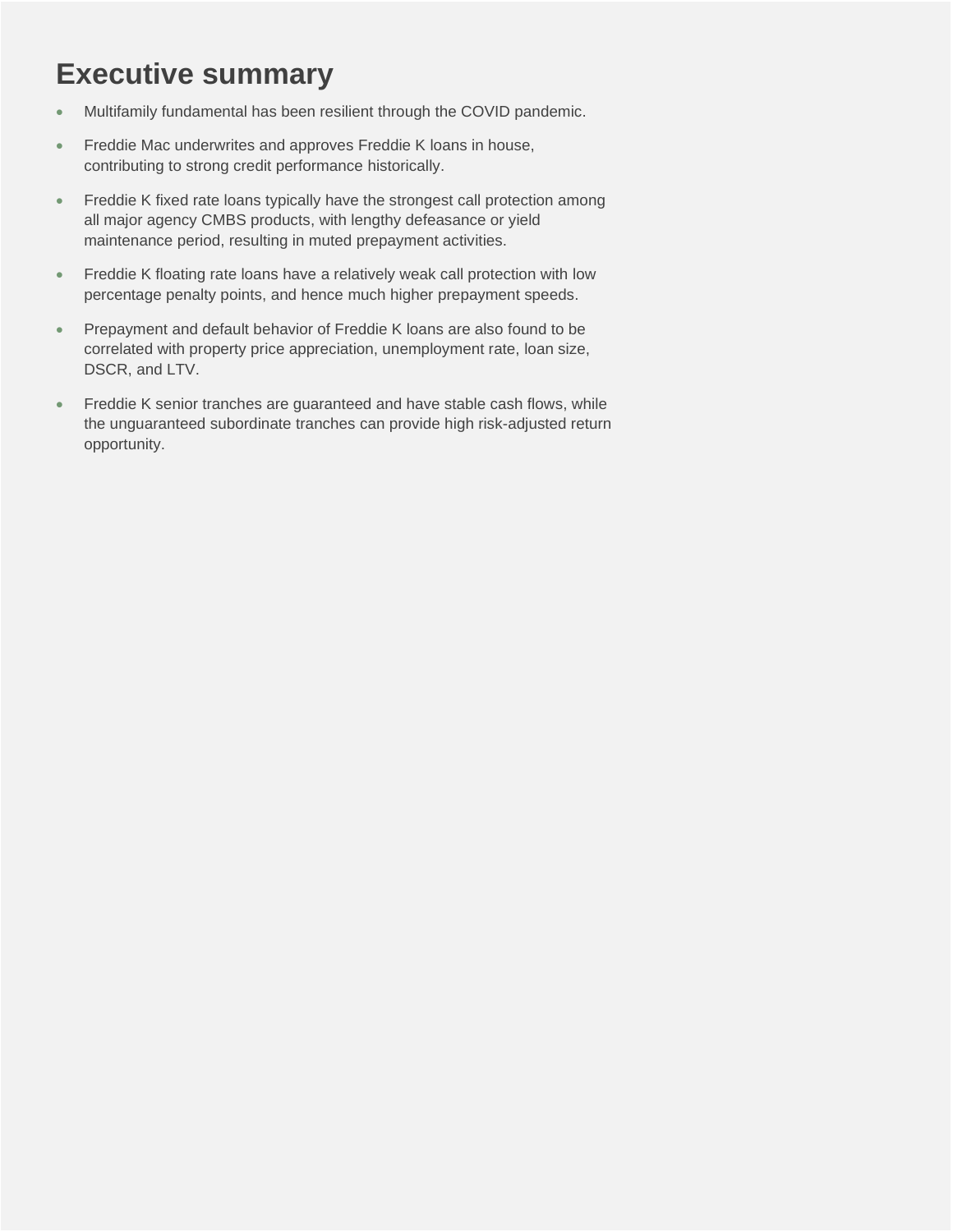## <span id="page-3-0"></span>**Multifamily fundamentals**

While some commercial real estate sectors such as Hotel and Retail suffered during the pandemic, multifamily has shown strong resilience and significantly appreciated in the last two years (Exhibit 1). Post Global Financial Crisis (GFC), multifamily supply, especially in the affordable rental segment, has been restricted with new construction below the level to keep up with population growth. The COVID pandemic boosted the demand for more living space, as work-from-home became a new norm. In addition, rapidly rising home prices tilted the affordability scale toward rental (vs purchase).

Coming into 2022, strong job growth and economic recovery post pandemic may continue to keep rental demand high and drive up the rental rate.

Over the last decade, multifamily has outperformed most other commercial real estate property sectors, with limited cash flow volatility. As a result, agency CMBS, backed by multifamily loans, has seen tremendous growth during that period.

In this paper, we will introduce Freddie K, one of the major agency CMBS products, which has attracted investors' interest with its stellar historical credit performance.





Source: FRED, Yield Book (December 2021).

Vacancy rates in multifamily markets are at record lows, driving rent growth to double-digit increase in 2021.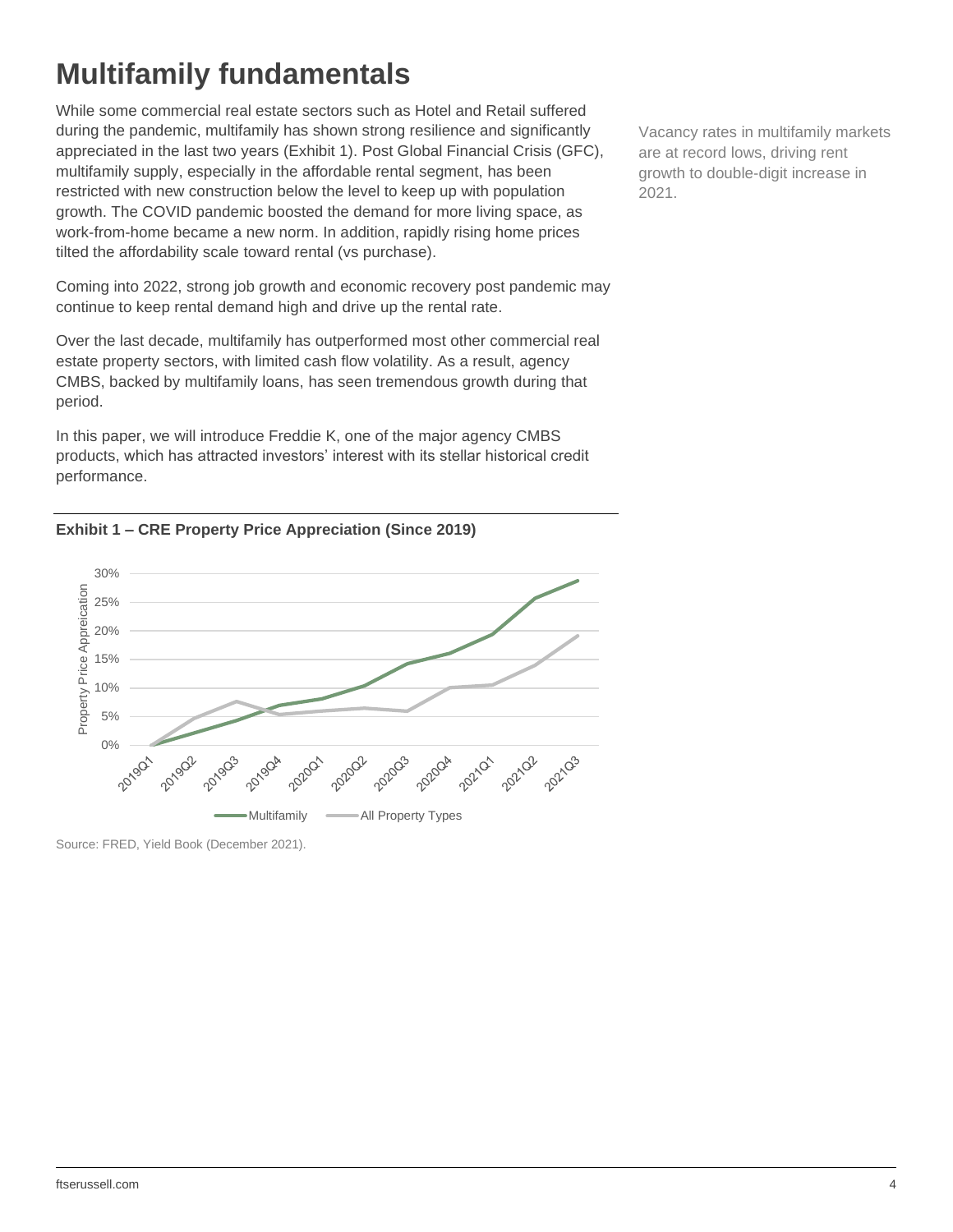## <span id="page-4-0"></span>**Freddie K summary**

With a mandate to support affordable housing and provide financing liquidity to the rental market, Freddie Mac issues multifamily loans backed by occupied, income-producing multifamily properties.

Since 1993, Freddie Mac has provided \$808 billion in financing for approximately 100,000 multifamily properties (as of 9/30/21), representing 11.8 million apartment units [1].

Freddie Mac Multifamily K-deals (Freddie K), since its inception in 2009, has dominated the Freddie Mac multifamily lending program with a total outstanding balance of about \$321 billion.

[Exhibit 2](#page-4-1) shows the profile of new issuance of Freddie K loans in the last three years and the outstanding universe as of year-end 2021. The average note rate is 2.8-3.5%, the average DSCR is 2.0x-2.4x, the average LTV is 66-68%, and the median loan size is \$15-18 million for recent new issuances. 75% of the outstanding loans are paying fixed rate, although floating rate loan issuance has gained momentum in recent years (Exhibit 3), amounting to 55% of the issuance volume in 2021. Freddie K loans typically have call protections to prevent prepayment. The prevailing call protection provision is a combination of lockout and defeasance among the outstanding loan universe.

#### <span id="page-4-1"></span>**Exhibit 2 – Snapshot of Freddie K New Issuance and Outstanding Universe**

|                                |      | <b>New Issuance</b> | <b>Outstanding</b> |                 |
|--------------------------------|------|---------------------|--------------------|-----------------|
|                                | 2019 | 2020                | 2021               | <b>Universe</b> |
| UPB (\$bn)                     | 61.5 | 61.8                | 63.5               | 321.1           |
| Avg Note Rate (%)              | 3.5  | 3.0                 | 2.8                | 3.5             |
| Avg Loan Term (Months)         | 114  | 116                 | 112                | 115             |
| Avg Amortization Term (Months) | 303  | 276                 | 275                | 287             |
| Avg IO Term (Months)           | 50   | 59                  | 60                 | 45              |
| Avg DSCR                       | 2.0x | 2.4x                | 2.3x               | 1.8x            |
| Avg LTV                        | 66.5 | 67.9                | 67.0               | 73.0            |
| Median Loan Size(\$M)          | 17.6 | 15.7                | 17.1               | 14.3            |
| % Fixed Rate Loans             | 68.8 | 63.2                | 45.0               | 75.0            |
| % w./ Lockout + Defeasance     | 63.3 | 56.3                | 42.8               | 70.2            |
| % w./ Yield Maintenance        | 5.5  | 5.2                 | 4.2                | 4.8             |
| % w./ Percentage Penalty       | 39.5 | 41.6                | 56.9               | 30.9            |

Freddie K loans typically have large loan size, low LTVs (<70%) and high DSCRs (>2.0).

Source: Freddie Mac, Yield Book (December 2021).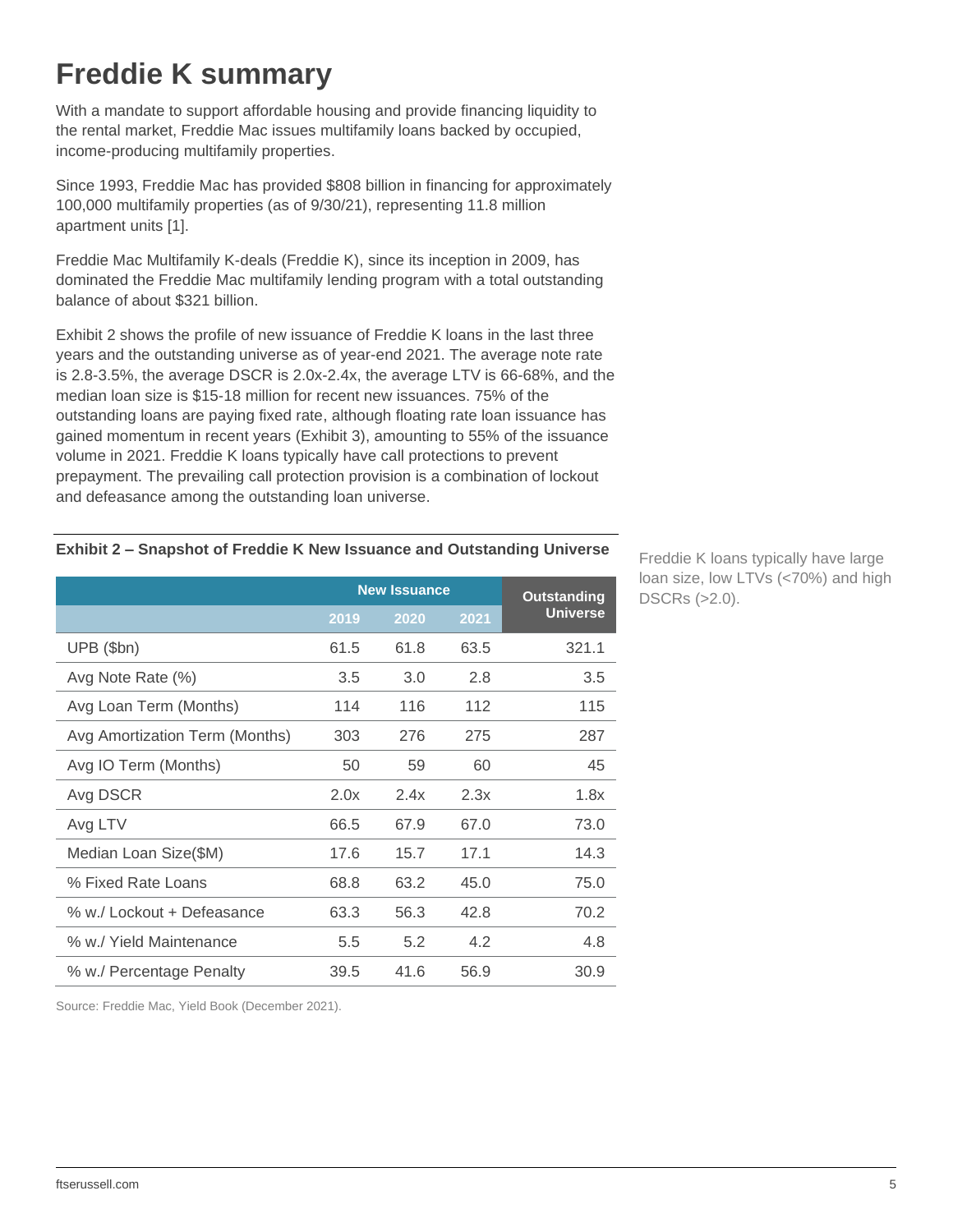**Exhibit 3 – Freddie K issuance by rate type (2009-2021)**



Source: Freddie Mac (December 2021).

Through December 2021, Freddie Mac has issued a total of 458 K deals with \$478 billion in combined issuance across 23,020 loans [2].

Exhibit 4 shows the steady growth of Freddie K deal issuance over time from 2009 to 2021.

#### **Exhibit 4 – Freddie K Issuance by Year**



The annual issuance volume experienced dramatic growth post GFC, but has leveled out since 2018 with 2021 issuance 3% higher than that of 2020.

Source: Freddie Mac (December 2021).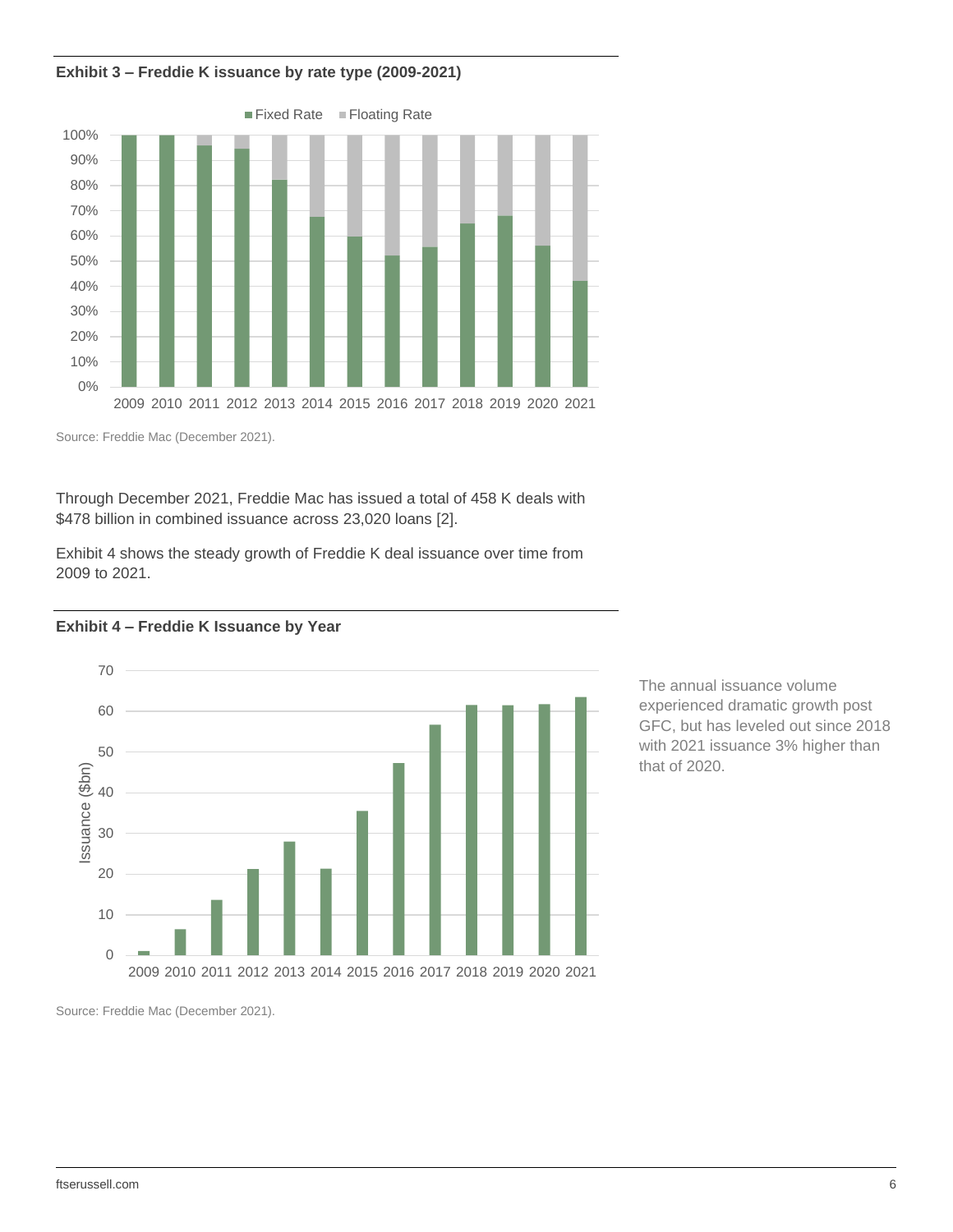## <span id="page-6-0"></span>**Freddie K underwriting**

Freddie Mac buys loans from a group of approved multifamily lenders (Optigo lender network). The top five lenders (CBRE, Berkadia, JLL, Walker & Dunlop, and Berkeley Point Capital) generated more than 60% of the total origination volume [2].

K-Deals are backed by newly acquired mortgages underwritten to Freddie Mac's underwriting standards. While the origination and servicing are outsourced to the third-party lenders/servicers, credit reviews and approvals are completed by Freddie Mac. This disciplined credit practice may have contributed to the strong performance of Freddie multifamily loans historically.

Eligible borrowers include limited partners, corporations, limited liability companies, or tenancy in common. If loan size is greater than \$5MM, the borrower must be a Single Purpose Entity (SPE). Borrower may be a Single Asset Entity (SAE) for loan size under \$5MM.

Eligible property types include multifamily, student housing, senior housing, manufactured housing, cooperative housing and affordable housing.

Loan proceeds can be used for acquisition or refinancing. However, no cash-out is allowed for the latter.

As part of the underwriting criteria, the required minimum DSCRs for the properties generally range from 1.25x to 1.40x, and the maximum LTVs range from 65% to 80%, depending on loan terms and amortization schedules. Fullterm IO loans (comparing to amortizing and partial-term IO loans) have tighter LTV/DSCR requirements, and shorter maturity term loans require higher DSCR and lower LTV [\(Exhibit 5](#page-6-1)).

<span id="page-6-1"></span>**Exhibit 5 – Underwriting criteria for Freddie K Loans**

|                                    | <b>Amortizing</b>         |                          | <b>Partial-Term</b><br><b>Interest-Only</b> |                          | <b>Full-Term</b><br><b>Interest-Only</b> |                          |
|------------------------------------|---------------------------|--------------------------|---------------------------------------------|--------------------------|------------------------------------------|--------------------------|
|                                    | <b>Min</b><br><b>DSCR</b> | <b>Max</b><br><b>LTV</b> | <b>Min</b><br><b>DSCR</b>                   | <b>Max</b><br><b>LTV</b> | <b>Min</b><br><b>DSCR</b>                | <b>Max</b><br><b>LTV</b> |
| $\geq$ 5-Year and<br>< 7-Year Term | 1.30x                     | 75%                      | 1.30x                                       | 75%                      | 1.40x                                    | 65%                      |
| 7-Year Term                        | 1.25x                     | 80%                      | 1.25x                                       | 80%                      | 1.35x                                    | 70%                      |
| > 7-Year Term                      | 1.25x                     | 80%                      | 1.25x                                       | 80%                      | 1.35x                                    | 70%                      |

Minimum DSCRs and maximum LTVs are set based on loan terms and IO terms.

Source: Freddie Mac (December 2021).

Freddie K loans are geographically distributed with top MSAs including Washington DC, Dallas, Atlanta, Houston, and Denver.

Freddie Mac retains underwriting and credit approval in house for multifamily loans, contributing to strong credit performance.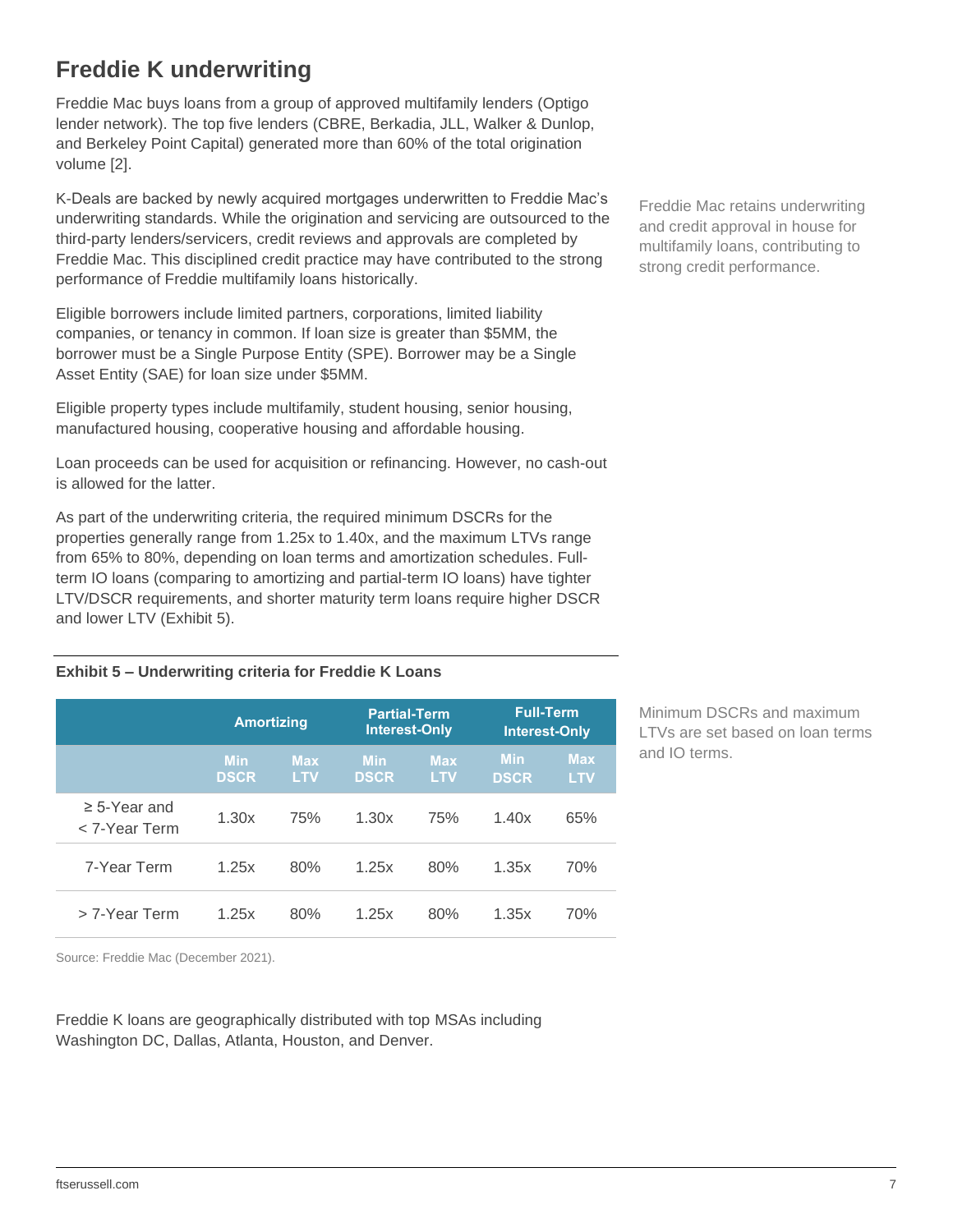### <span id="page-7-0"></span>**Freddie K performance**

Freddie K loans historically have a very low 30 day+ delinquency rate, much lower than the other two major agency CMBS products – GNMA Project Loans (GNPL) and FN DUS (Exhibit 6). Both GNPL and FN DUS saw spike of delinquency rates at the onset of the pandemic, while Freddie K only experienced a minor pick-up in 2020.



**Exhibit 6 – 30 day+ Delinquency by Agency CMBS Products**

Freddie Mac published recently the historical default data for multifamily loans (Exhibit 7). From 2006 to 2021, default rates and loss rates were mostly muted, with the highest default rates seen during GFC (1.59% in 2006 and 1.38% in 2008), and the peak loss rate of 42 basis points (bps) in 2006. Since 2014 (including the pandemic period), the default rates have been no more than 4bps and the loss rates have stayed below 1bp. Loan qualities, marked by DSCR and LTV, have also been improving over the last few years.

According to the Freddie Mac Multifamily Loan Performance Database (MLPD) [3], which covers Freddie K loans, SBL loans, and whole loans, a total of 102 properties were disposed since 1994 (as of 2021 Q3) with total value of \$897MM, resulting in a total credit loss of \$243MM and an average loss severity of 27%.

Source: Freddie Mac and Yield Book (December 2021).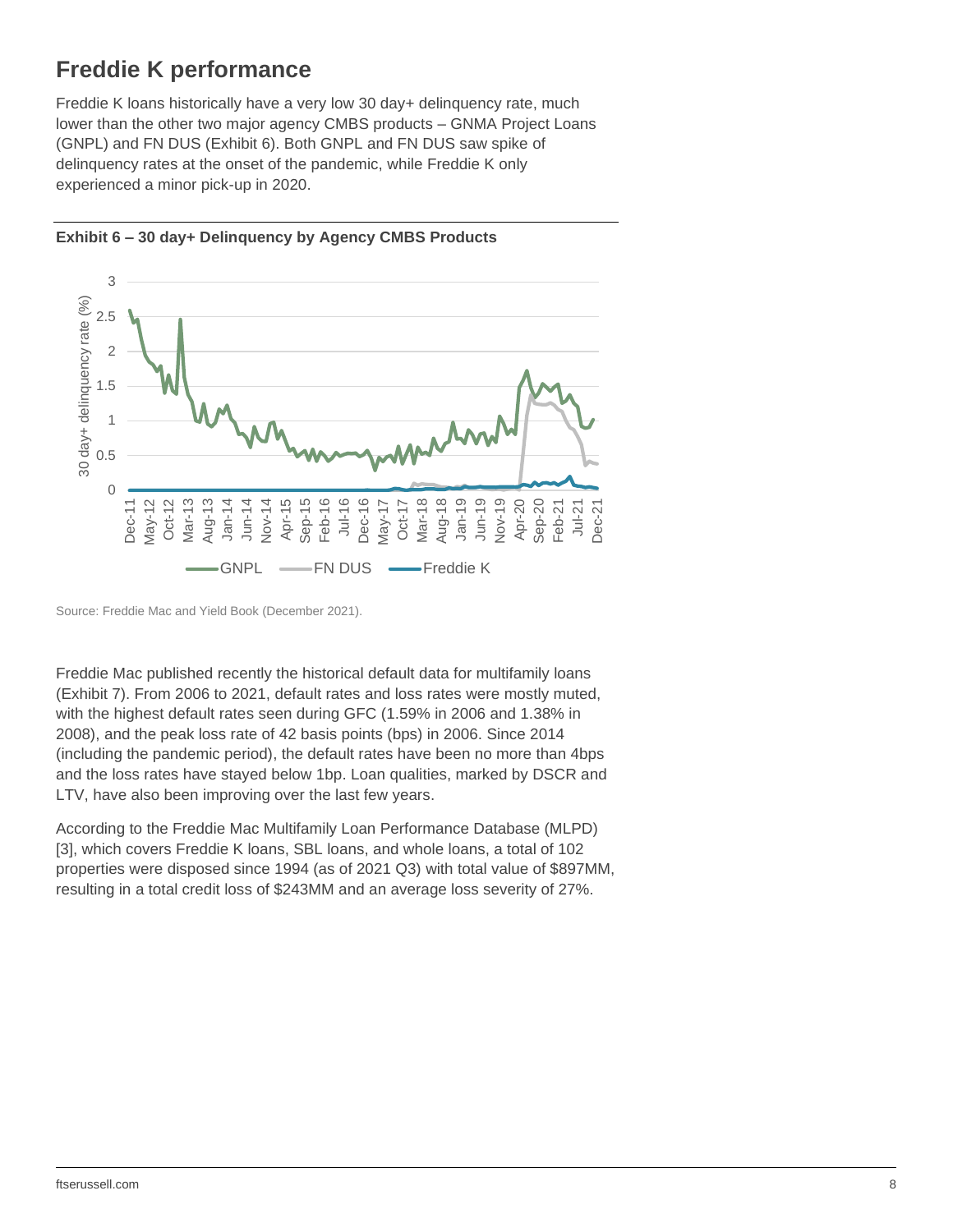#### **Exhibit 7 – Freddie Mac Multifamily Loan Performance**

| <b>Vintage</b> | # of Loans | <b>Total Balance</b><br>(SMM) | Avg<br>LTV (%) | Avg<br><b>DSCR</b> | Avg<br><b>WAC (%)</b> | <b>UPB 21Q3</b><br>(SMM) | <b>Default</b><br><b>Rate</b> | <b>Loss</b><br><b>Rate</b> |
|----------------|------------|-------------------------------|----------------|--------------------|-----------------------|--------------------------|-------------------------------|----------------------------|
| 2006           | 949        | 11,549                        | 67             | 1.70               | 5.9                   | 59                       | 1.59%                         | 0.42%                      |
| 2007           | 1366       | 18,042                        | 68             | 1.57               | 5.8                   | 314                      | 0.52%                         | 0.22%                      |
| 2008           | 1353       | 17,548                        | 68             | 1.6                | 5.6                   | 138                      | 1.38%                         | 0.30%                      |
| 2009           | 931        | 14,869                        | 69             | 1.74               | 5.3                   | 89                       | 0.05%                         | 0.01%                      |
| 2010           | 850        | 12,891                        | 69             | 1.65               | 5.0                   | 199                      | 0.11%                         | 0.04%                      |
| 2011           | 1167       | 18,555                        | 69             | 1.71               | 4.7                   | 1,592                    | 0.28%                         | 0.05%                      |
| 2012           | 1483       | 25,978                        | 68             | 1.95               | 4.0                   | 13,831                   | 0.03%                         | 0.01%                      |
| 2013           | 1397       | 24,414                        | 67             | 1.97               | 4.0                   | 13,154                   | 0.13%                         | 0.07%                      |
| 2014           | 1528       | 26,282                        | 69             | 2.12               | 3.9                   | 11,936                   | 0.00%                         | 0.00%                      |
| 2015           | 3331       | 43,390                        | 70             | 2.06               | 3.7                   | 23,006                   | 0.01%                         | $0.00\%$                   |
| 2016           | 4064       | 52,026                        | 70             | 1.99               | 3.9                   | 23,246                   | 0.04%                         | 0.01%                      |
| 2017           | 5298       | 66,253                        | 68             | 1.83               | 4.1                   | 43,879                   | 0.00%                         | 0.00%                      |
| 2018           | 5578       | 69,904                        | 68             | 1.69               | 4.5                   | 58,630                   | 0.04%                         | 0.01%                      |
| 2019           | 4963       | 72,728                        | 68             | 1.73               | 4.3                   | 67,706                   | 0.00%                         | 0.00%                      |
| 2020           | 4877       | 77,973                        | 67             | 2.04               | 3.3                   | 76,365                   | $0.00\%$                      | 0.00%                      |
| 2021           | 3287       | 42,803                        | 67             | 2.02               | 3.3                   | 42,765                   | 0.00%                         | 0.00%                      |

Source: Freddie Mac (December 2021).

Freddie K loans have a good track record historically. Some highlights include (as of December 2021) [2]

- 99.97% of loans current
- Only 10 loans in special servicing (<7 bps of outstanding balance)
- Only 1 loan in REO (<1 bp of outstanding balance)
- Historical total incurred loss of \$40 million (< 1 bp of total issuance)

### <span id="page-8-0"></span>**Securitization**

Almost all multifamily mortgage loans that Freddie Mac purchases are intended for securitization. The Freddie K-Series, or K-Deal, is one of the securitization programs sponsored by Freddie Mac (or "Freddie") to securitize multifamily loans and shift some credit risk from the taxpayers to the private sector. For the securitization, a number of Freddie K loans (average about 40), with geographic, note rate, and quality diversity, are pooled into a trust that issues multiple tranches of various duration and risk profiles. Senior tranches are guaranteed by Freddie Mac, while the subordinate tranches are unguaranteed with credit risk exposure. The K-Deal is an efficient financing vehicle that ensures liquidity and tight spreads for senior tranches (the lion's share of the deal), while removing

Freddie K loans have a pristine credit performance profile.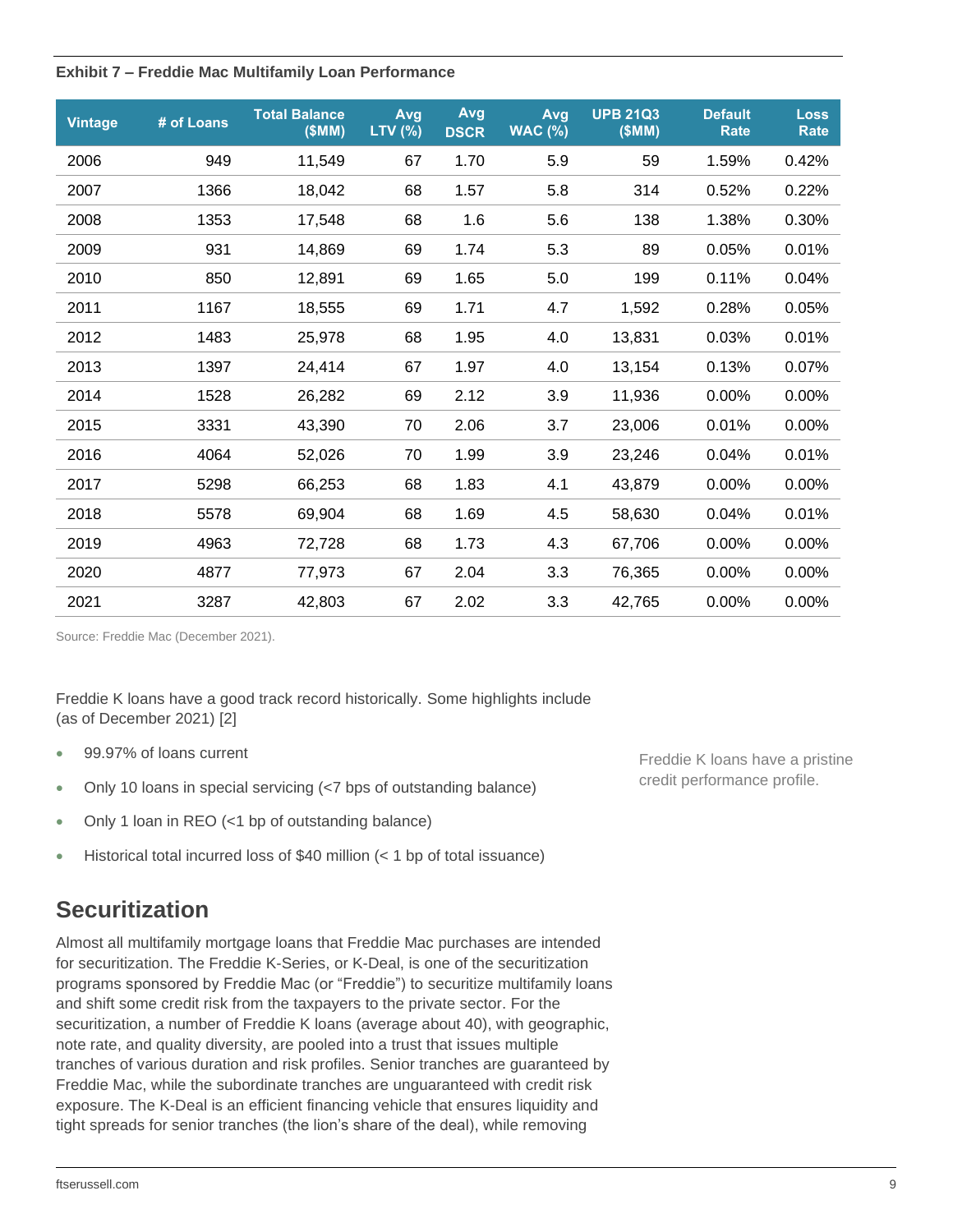first loss credit risk. It reduces the overall funding cost and makes the Freddie K loans more affordable to multifamily borrowers.

Exhibit 8 shows the K-Deal issuance volume, average deal size, and average number of loans per deal in the past three years. The annual issuance volume has been consistently around \$60-65 billion, with the average deal size slightly below \$1 billion.

Freddie K-Deal is an efficient funding vehicle with consistent annual issuance over \$60 billion in the last three years.

#### **Exhibit 8 – Snapshot of Freddie K new issuance**

|                        | 2019 | 2020 | 2021 |
|------------------------|------|------|------|
| Total Issuance (\$bil) | 62   | 62   | 64   |
| Avg. Deal Size (\$M)   | 947  | 981  | 948  |
| Avg. # of loans        | 39   | 43   |      |

Source: Freddie Mac, Yield Book (December 2021).

Exhibit 9 shows a complete list of K-series securitization in terms of loan type, number of deals and outstanding balance. K-000 (10-year loans), K-F00 (Floating rate loans), and K-700 (7-year loans) are by far the largest three Kseries.

#### **Exhibit 9 – K-Series by Collateral Type**

| <b>K-Series</b> | <b>Collateral Type</b>             | # of Deals     | UPB (\$bn) |
|-----------------|------------------------------------|----------------|------------|
| $K-000$         | 10-year loans                      | 139            | 141.37     |
| K-F00           | Floating rate loans                | 127            | 69.71      |
| K-700           | 7-year loans                       | 57             | 44.37      |
| $K-150$         | 15-year loans                      | 23             | 16.67      |
| $K-500$         | 5-year loans                       | 15             | 12.70      |
| $K-S00$         | Senior housing                     | 14             | 6.89       |
| <b>K-W00</b>    | Workforce housing                  | 10             | 5.73       |
| K-J00           | Supplemental loans                 | 35             | 4.85       |
| <b>K-C00</b>    | Non-Standard prepayment terms      | $\overline{7}$ | 4.59       |
| $K-L00$         | Large loans                        | 6              | 3.85       |
| $K-G00$         | Green Advantage loans              | 6              | 3.36       |
| K-XYZ           | Single-Asset-Single-Borrower loans | 9              | 3.07       |
| K-LU0           | Lease-up loans                     | 3              | 2.03       |
| $K-X00$         | Seasoned loans                     | 4              | 1.34       |
| K-SG0           | Sustainable Ioans                  | $\overline{2}$ | 0.58       |
| K-P00           | No-subordination loans             | 5              | 0.02       |

Source: Freddie Mac (December 2021).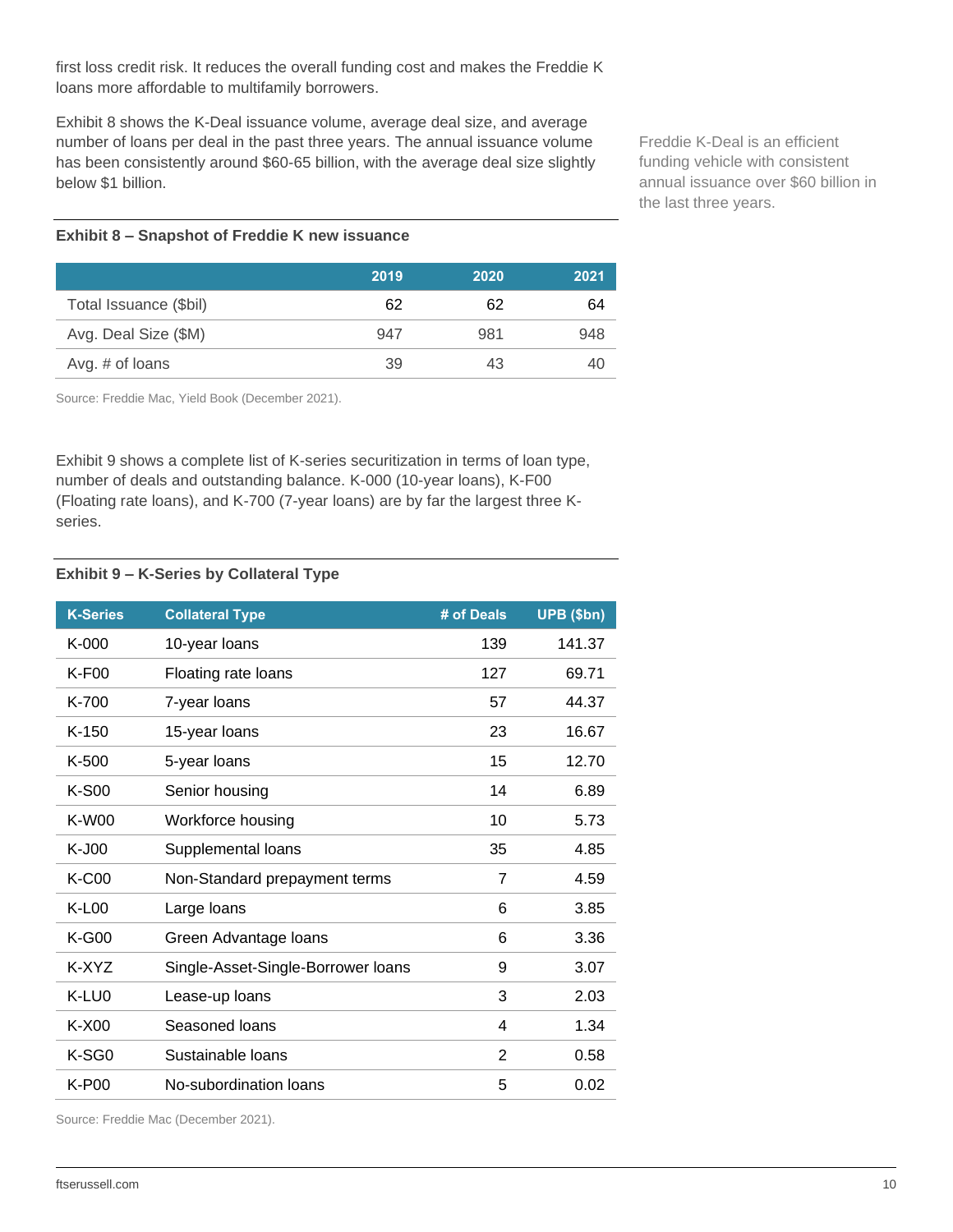K-F00 series for floating rate loans have been growing rapidly in the past few years, and the K-G00 series (Green Advantage loans) and K-SG0 series (Sustainable loans) are the new additions as part of the Freddie Mac ESG initiative since 2019 (Exhibit 10).



There has been significant growth of Freddie Mac ESG issuance in terms of Green and Sustainable loans in recent years.

Source: Freddie Mac (December 2021).

### <span id="page-10-0"></span>**Deal structure**

K-Deals are differentiated from other agency CMBS securitizations. They incorporate features from private-label CMBS market including offering the unguaranteed subordinated classes for credit risk exposure. Another practice of K-Deals, borrowed from the CMBS market, is the transparency of property-level and loan-level information before and after securitization. This effectively allows investors to analyze the collateral performance on an ongoing basis.

A typical fixed rate K-Deal, as illustrated in [Exhibit ,](#page-11-0) has three main types of classes/tranches:

- Senior tranches (A1, A2 and AM) are guaranteed by Freddie Mac for timely interest and ultimate principal payment, and rated AAA/AA (with WALs ranging from 7 to 10 years).
- Subordinate tranches (B, C, D) are not guaranteed by Freddie Mac and rated A, BBB, and NA respectively (with WALs close to 10 years).
- IO classes (X1, X2A, XAM, X2B, X3) receive excess interest and the prepayment penalties collected by the trustee. X1, X2A, and XAM are guaranteed by Freddie Mac for timely interest payment.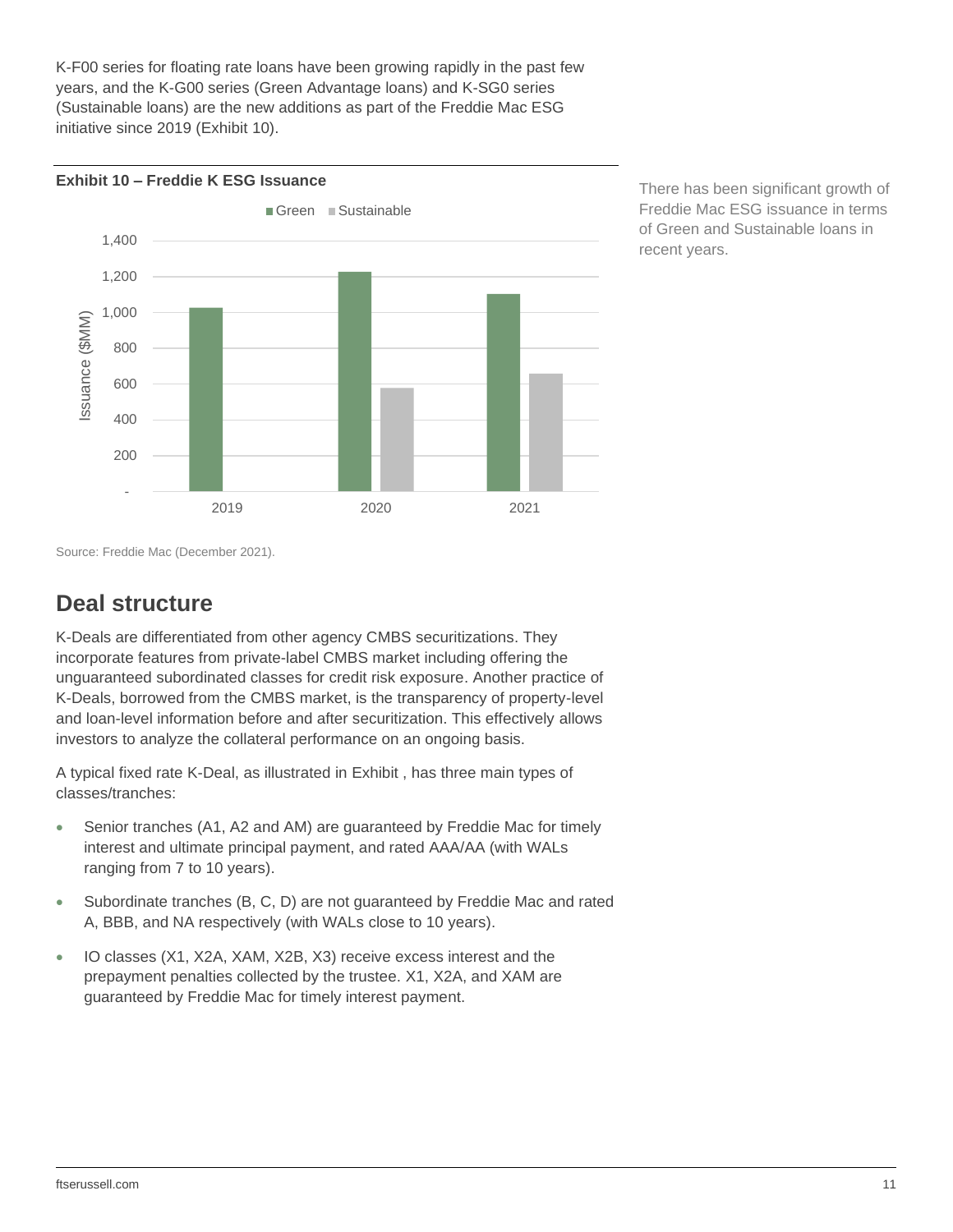<span id="page-11-0"></span>**Exhibit 11 – A sample fixed rate Freddie K deal (FREMF 2020-K106)**

| <b>Classes</b>   | <b>Balance</b><br>(SMM) | <b>Rating</b><br><b>Fitch</b> | <b>Subordination</b><br>$\frac{9}{6}$ | <b>Coupon</b><br>$(\%)$ | <b>WAL</b><br>(years) | <b>Maturity</b> | <b>Guaranteed</b> |
|------------------|-------------------------|-------------------------------|---------------------------------------|-------------------------|-----------------------|-----------------|-------------------|
| A <sub>1</sub>   | 136                     | AAA                           | 18.5                                  | 1.78                    | 7.41                  | 10/25/2029      | Y                 |
| A2               | 852                     | AAA                           | 18.5                                  | 2.07                    | 9.79                  | 1/25/2030       | Y                 |
| AM               | 55                      | AA                            | 14.0                                  | 1.78                    | 9.90                  | 2/25/2030       | Y                 |
| B                | 49                      | A                             | 10.0                                  | 3.71                    | 9.91                  | 2/25/2030       | N                 |
| $\mathsf{C}$     | 30                      | <b>BBB</b>                    | 7.5                                   | 3.71                    | 9.91                  | 2/25/2030       | N                 |
| D                | 91                      | <b>NA</b>                     | 0.0                                   | 0.00                    | 9.91                  | 2/25/2030       | N                 |
| X <sub>1</sub>   | 988                     | AAA                           |                                       | 1.48                    | 9.47                  | 1/25/2030       | Y                 |
| X <sub>2</sub> A | 988                     | AAA                           |                                       | 0.10                    | 9.47                  | 2/25/2030       | Y                 |
| XAM              | 55                      | $AA/A+$                       |                                       | 1.73                    | 9.90                  | 2/25/2030       | Y                 |
| X <sub>2</sub> B | 224                     | <b>BBB</b>                    |                                       | 0.10                    | 9.91                  | 2/25/2030       | N                 |
| X <sub>3</sub>   | 170                     | <b>NA</b>                     |                                       | 1.99                    | 9.91                  | 3/25/2048       | N                 |

Source: Freddie Mac (December 2021).

Among the IO classes, X1 is a WAC IO class supported by excess WAC on top of A1 and A2 tranches, while XAM, also a WAC IO, is supported by AM tranche. X2A and X2B are strip IO classes, backed by A1/A2 and AM/B/C/D tranches, respectively. X3 is supported by D tranche, and thus is subject to credit risk.

The principal payment is applied sequentially<sup>1</sup> to the principal tranches, starting from the senior tranche A1 all the way down to D tranche, while the credit loss is applied from bottom up from D tranche.

The subordinate tranches are assessed based on the pool composition and collateral quality. Before the pandemic, Freddie K deals typically had subordination levels of 14%, 10% and 7.5%, for AM, B, and C tranche, respectively. Since the pandemic in early 2020, the number of subordinate tranches has reduced to one – D tranche only, which is the first loss tranche. Meanwhile, the thickness of the AM tranche has been growing steadily over time from 4.5% of the deal before 2020, to 13.5% currently [4], and the subordination level of AM tranche has dropped to 5%. Note that none of the Freddie K senior tranches, including AM, has ever realized any credit losses historically. Even if there were a realized loss for AM, it would be reimbursed at the AM's final distribution date along with the full principal payment as per the Freddie Mac guarantee.

Similar to a private label CMBS deal, a master servicer handles the collection of principal and interest payments. Defaulted loans are handled by the special servicer. During the default process, the master servicer advances only the scheduled interest payment for the defaulted loan – the scheduled principal payment due to the amortization and the loan recovery do not get paid to senior bondholder until the resolution of a defaulted loan by the special servicer.

Freddie K deal structure resembles that of private-label CMBS deals by offering subordinate credit tranches.

<sup>&</sup>lt;sup>1</sup> For floating rate deals, principals are distributed pro rata unless waterfall trigger events occur.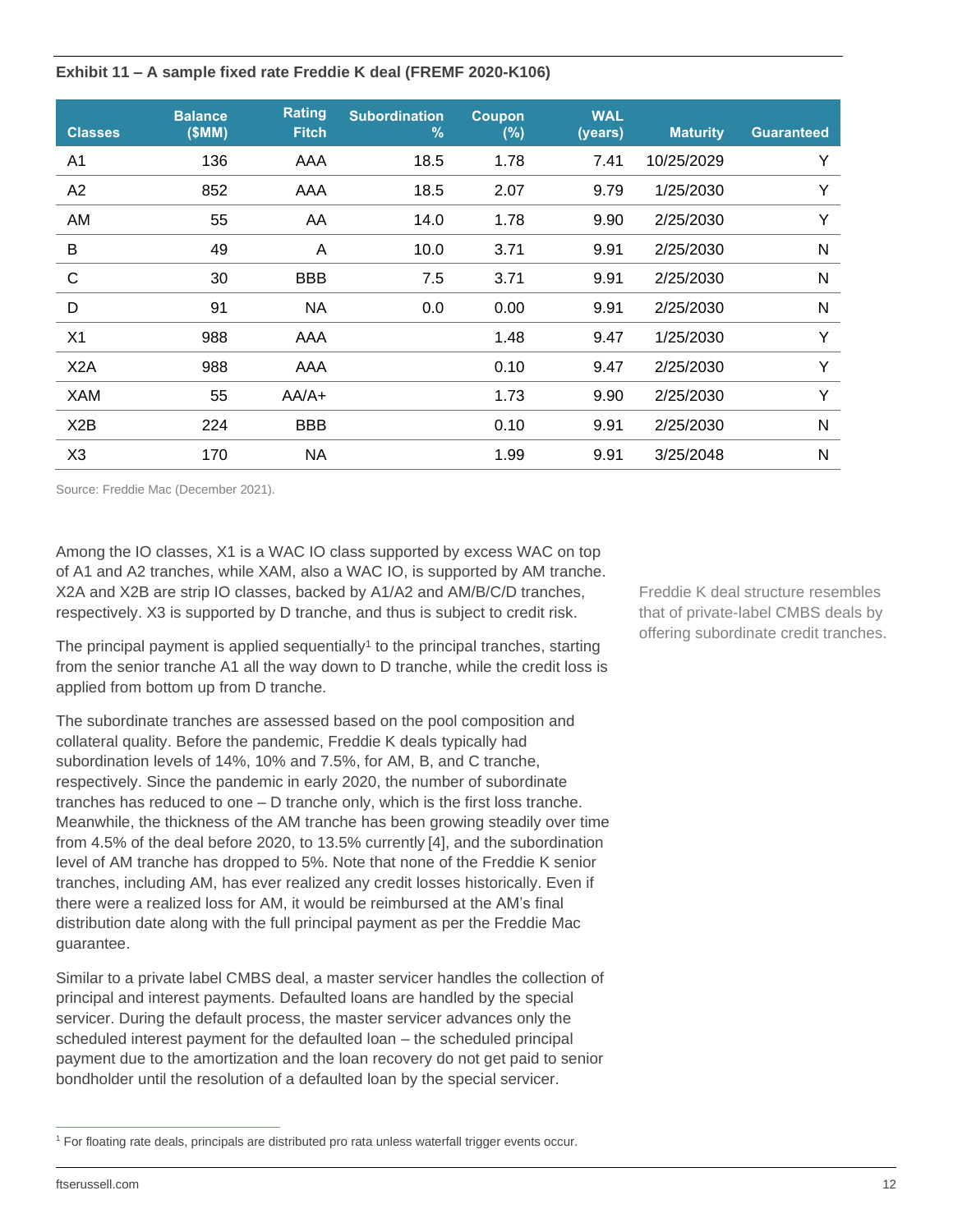K-deal loans are serviced by some major special servicers including CW Capital, Greystone, KeyBank, LNR, PNC Bank, Situs, Torchlight, and Wells Fargo.

The investor base of Freddie K-Deals are banks, money managers, insurance companies/pension funds, and hedge funds. Banks, insurance companies and pension funds are the major investors in the senior tranches for the high credit ratings and stable cash flow, while hedge funds and asset management companies are attracted by the higher yield of the subordinated tranches and IO tranches. Given the minimal default rate of Freddie K loans historically, the subordinated tranches can potentially realize high loss-adjusted returns.

### <span id="page-12-0"></span>**SOFR Transition**

The Secured Overnight Financing Rate (SOFR) is an alternative index to replace LIBOR, based on the overnight cash lending collateralized by U.S. Treasury securities in the repo market. When LIBOR ceases to be published, all LIBORbased loans and bonds will need to convert to an alternative index, which may be SOFR. Newly originated Freddie K floating rate loans and newly issued Freddie K floating rate bonds have been indexed with a 30-day average SOFR.

Freddie Mac began to issue the first SOFR indexed bond backed by LIBORbased loans (LIBOR-SOFR) as part of the KF73 floating rate transaction in December 2019. KF94 was the last Freddie K floating rate deal to offer a LIBOR-SOFR bond.

In December 2021, KF95 became the first Freddie K deal to offer SOFR indexed bond backed by SOFR-based loans (Class AS, SOFR-SOFR). Note that KF95 also offers a LIBOR indexed bond backed by LIBOR-based loans (Class AL, LIBOR-LIBOR).

The size of the SOFR tranche has increased from about 20% at the beginning to over 50% in the new floating-rate K deals [5].

To facilitate SOFR transition, Freddie Mac also provides a guarantee to cover the basis mismatch risk in the event SOFR exceeds LIBOR.

### <span id="page-12-1"></span>**Call protection**

Call protection is one of the main characteristics of Freddie K loans.

Fixed rate Freddie K loans have strong call protections in the form of lockout, defeasance (DFS), and yield maintenance. Typically, these loans are protected by yield maintenance before securitization. After securitization, the protection usually comes in the form of a hard lockout period (2-year), followed by a lengthy defeasance period, which ends 90 days prior to the maturity date. A small portion of the fixed rate loans (~10%) have call protection with a lengthy yield maintenance period, followed by a short period of percentage penalty (3-month).

On the other hand, floating rate Freddie K loans have much weaker call protection provision involving percentage penalty. The most common prepayment protection is a 1-year lockout period, followed by a percentage penalty period (with 1% penalty point) plus a 90-day open period in the end. There are other less common options which have no lockout period, but start with higher penalty points, e.g., 3%, 5%, or 7%, each declining 1% annually until reaching 1%.

By issuing LIBOR-SOFR and SOFR-SOFR bonds, Freddie K is well positioned in the floating rate index transition process.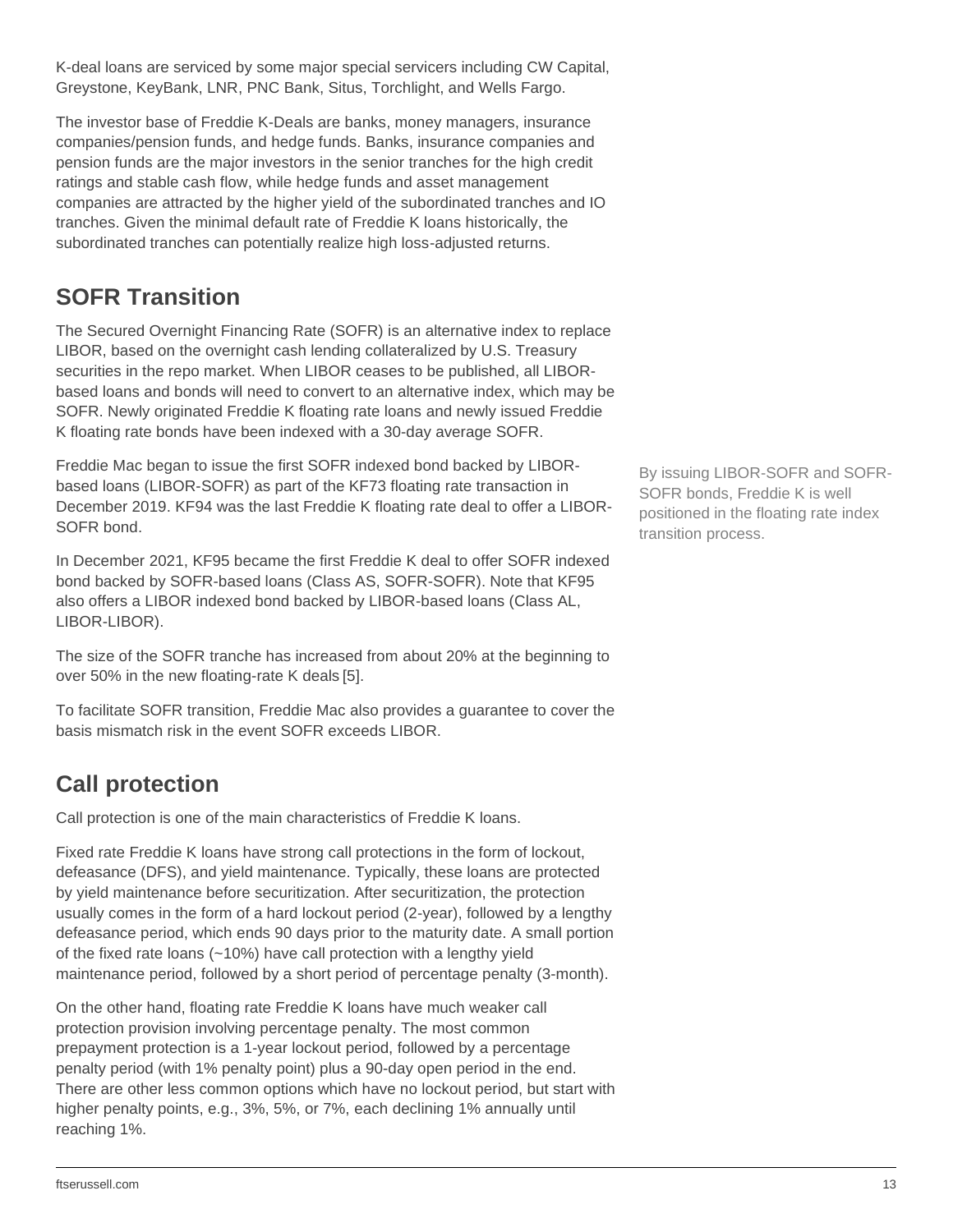Exhibit 12 shows call protection distribution of Freddie K loans by vintage. For the 2021 issuance, "Lockout + Penalty" for floating rate loans and "Lockout + DFS" for fixed rate loans are the two prevailing call protection provisions.





Early vintages are dominated by fixed rate loans with a strong call protection of lockout, defeasance, and yield maintenance. Floating rate loans are gaining popularity over the time with weaker call protection of lockout and percentage penalty.

Source: Freddie Mac, Yield Book (December 2021).

### <span id="page-13-0"></span>**Freddie K historical prepayment speeds**

[Exhibit 1](#page-13-1)3 shows annual prepay speeds up to 2021 for each vintage as they season. Due to strong call protection for fixed rate loans, the prepay speeds of Freddie K fixed rate loans are largely muted while the speeds are much more pronounced for floating rate loans.

For fixed rate loans, lockout periods are usually followed by lengthy defeasance periods and thus their prepay speeds stay suppressed even after lockout periods.

| Rate<br><b>Type</b> | <b>Vintage</b><br>/ Age | $\mathbf{1}$ | 2 <sup>1</sup> | $\overline{3}$ | $\overline{4}$ | 5   | 6   | $\overline{7}$ | 8   | $\boldsymbol{9}$ | 10   |
|---------------------|-------------------------|--------------|----------------|----------------|----------------|-----|-----|----------------|-----|------------------|------|
|                     | 2011                    | 0.0          | 0.0            | 0.0            | 1.5            | 0.9 | 0.4 | 1.4            | 0.6 | 4.2              | 33.3 |
|                     | 2012                    | 0.0          | 0.0            | 0.1            | 0.2            | 0.2 | 0.4 | 0.4            | 0.3 | 1.2              |      |
|                     | 2013                    | 0.0          | 0.1            | 0.1            | 0.2            | 0.6 | 0.4 | 2.8            | 0.6 |                  |      |
|                     | 2014                    | 0.0          | 0.3            | 0.4            | 0.8            | 1.9 | 1.7 | 7.0            |     |                  |      |
| Fixed               | 2015                    | 0.9          | 2.8            | 2.2            | 2.1            | 3.3 | 3.6 |                |     |                  |      |
|                     | 2016                    | 0.1          | 0.7            | 1.3            | 1.4            | 3.1 |     |                |     |                  |      |
|                     | 2017                    | 0.1          | 0.7            | 1.0            | 1.0            |     |     |                |     |                  |      |
|                     | 2018                    | 0.2          | 0.3            | 1.0            |                |     |     |                |     |                  |      |
|                     | 2019                    | 0.2          | 0.4            |                |                |     |     |                |     |                  |      |
|                     | 2020                    | 0.4          |                |                |                |     |     |                |     |                  |      |

<span id="page-13-1"></span>**Exhibit 13 – Historical Prepayment Speeds for Freddie K**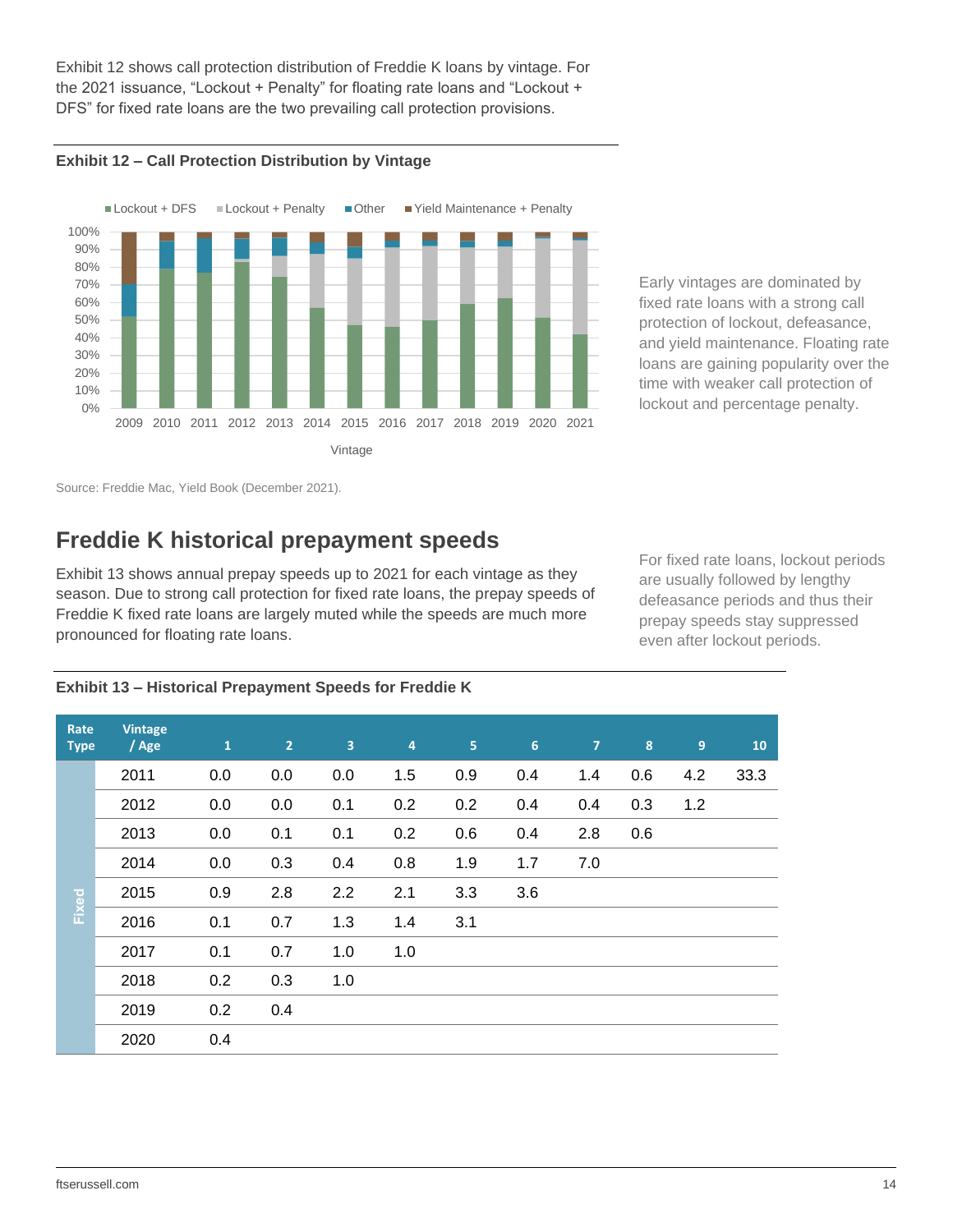|          | 2014 | 3.2  | 23.7 | 33.2 | 48.0 | 35.8 | 20.6 | 25.4 |
|----------|------|------|------|------|------|------|------|------|
|          | 2015 | 10.5 | 26.5 | 42.5 | 31.3 | 19.7 | 83.6 |      |
|          | 2016 | 15.6 | 38.9 | 46.4 | 37.0 | 62.2 |      |      |
| Floating | 2017 | 13.3 | 31.1 | 27.1 | 27.7 |      |      |      |
|          | 2018 | 10.8 | 21.9 | 34.0 |      |      |      |      |
|          | 2019 | 5.0  | 19.9 |      |      |      |      |      |
|          | 2020 | 14.8 |      |      |      |      |      |      |

<span id="page-14-0"></span>Source: Freddie Mac, Yield Book (December 2021).

### **COVID pandemic impact**

During the COVID pandemic in 2020 with rates dropping to record lows, the prepayment speeds for Freddie K fixed rate loans were barely affected, while floating rate loans saw speeds jumping since September 2020 (Exhibit 14).





Record low interest rate environment through the COVID pandemic had very limited impact to the prepay speeds of fixed rate loans due to the strong call protection provision.

Source: Freddie Mac, Yield Book (December 2021).

Freddie K loans experienced very low delinquencies during the pandemic, with the highest 30 day+ delinquency rate of 0.2% in May 2021, and stayed mostly below 10bps for other months in the last two years. There have been only four loan defaults resolved with loss through the pandemic so far. Besides the strong multifamily fundamental, government subsidies such as various COVID stimulus/relief packages as well as Freddie Mac forbearance program during the pandemic may have helped mitigate the impact to credit performance of the multifamily loans.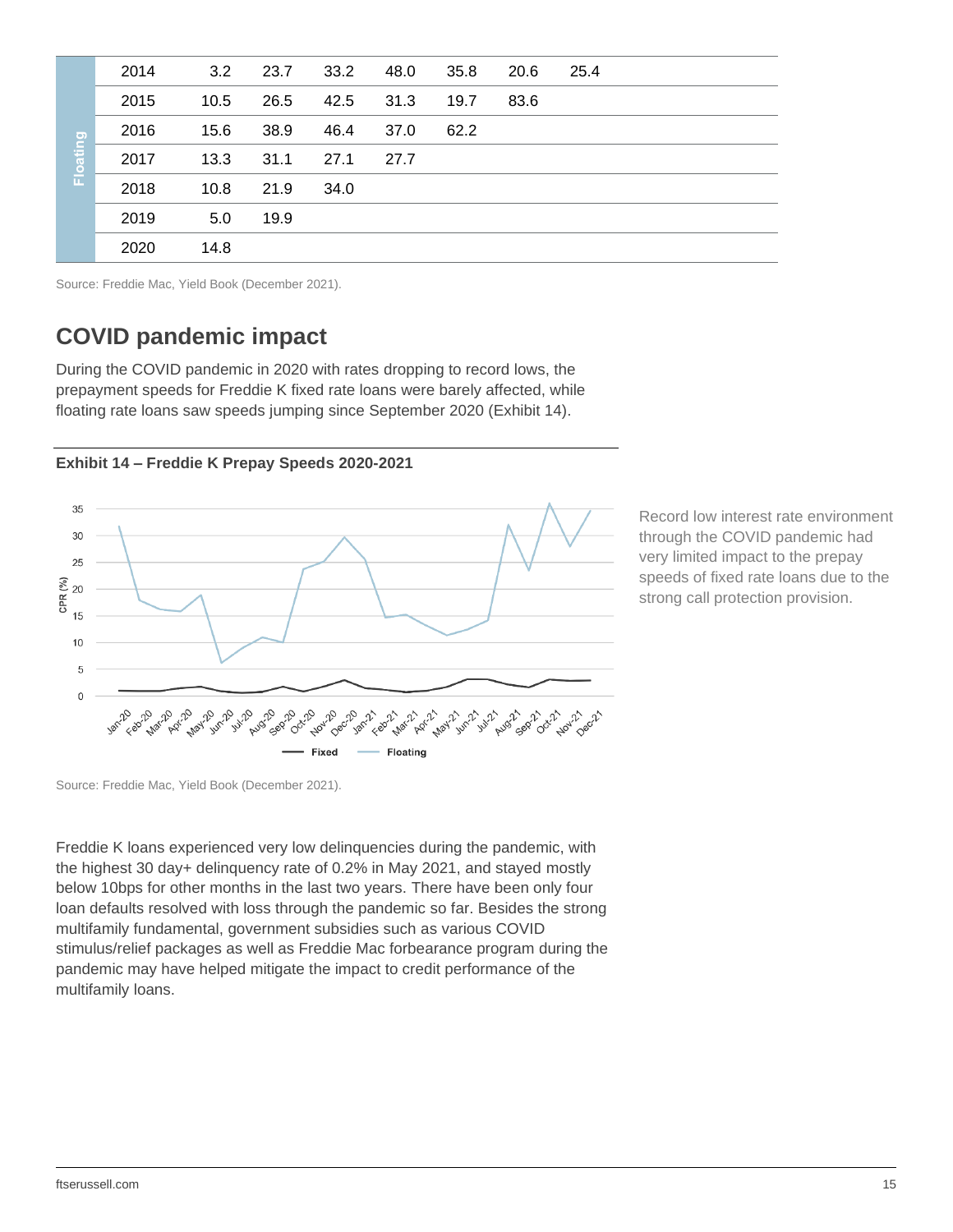## <span id="page-15-0"></span>**Prepayment behavior and drivers**

The market pricing convention of 0% CPY (which assumes no prepayment or default) for Freddie K is a simplified assumption, which does not capture the dynamics and unique features of the Freddie K loans. It is quite clear that the historical prepayment speeds varied over time (often significantly departing from 0%, especially for floating rate loans). In the next section, we are going to study the prepayment behavior and drivers of Freddie K loans.

### <span id="page-15-1"></span>**Call protection provision**

**Lockout and Defeasance** – A typical lockout period is two years for fixed rate loans. The speeds are virtually zero during lockout periods. After lockout, fixed rate loans are subject to defeasance, which effectively replicates all future cash flows, resulting in no disruption of the scheduled payments. Defeasance typically carries a large premium and high fee, hence prepayment is greatly discouraged. As a result, speeds are almost zero during defeasance periods, and tend to jump right after the defeasance periods due to pent-up demand (Exhibit 15).

**Exhibit 15 – Prepayment Speeds of Fixed Rate Loans of 2-yr Lockout / 7.75 yr Defeasance / 3-Month Open**



Source: Freddie Mac, Yield Book (December 2021).

**Yield Maintenance (YM)** – A relatively small portion of the fixed rate loans (~10%) have yield maintenance as the main prepayment protection. The prepayment speeds tend to increase as loan seasons and YM penalty amount decreases, and spike when approaching the end of the yield maintenance period (Exhibit 16).

Call protection provision is the dominant driver for prepayment behavior.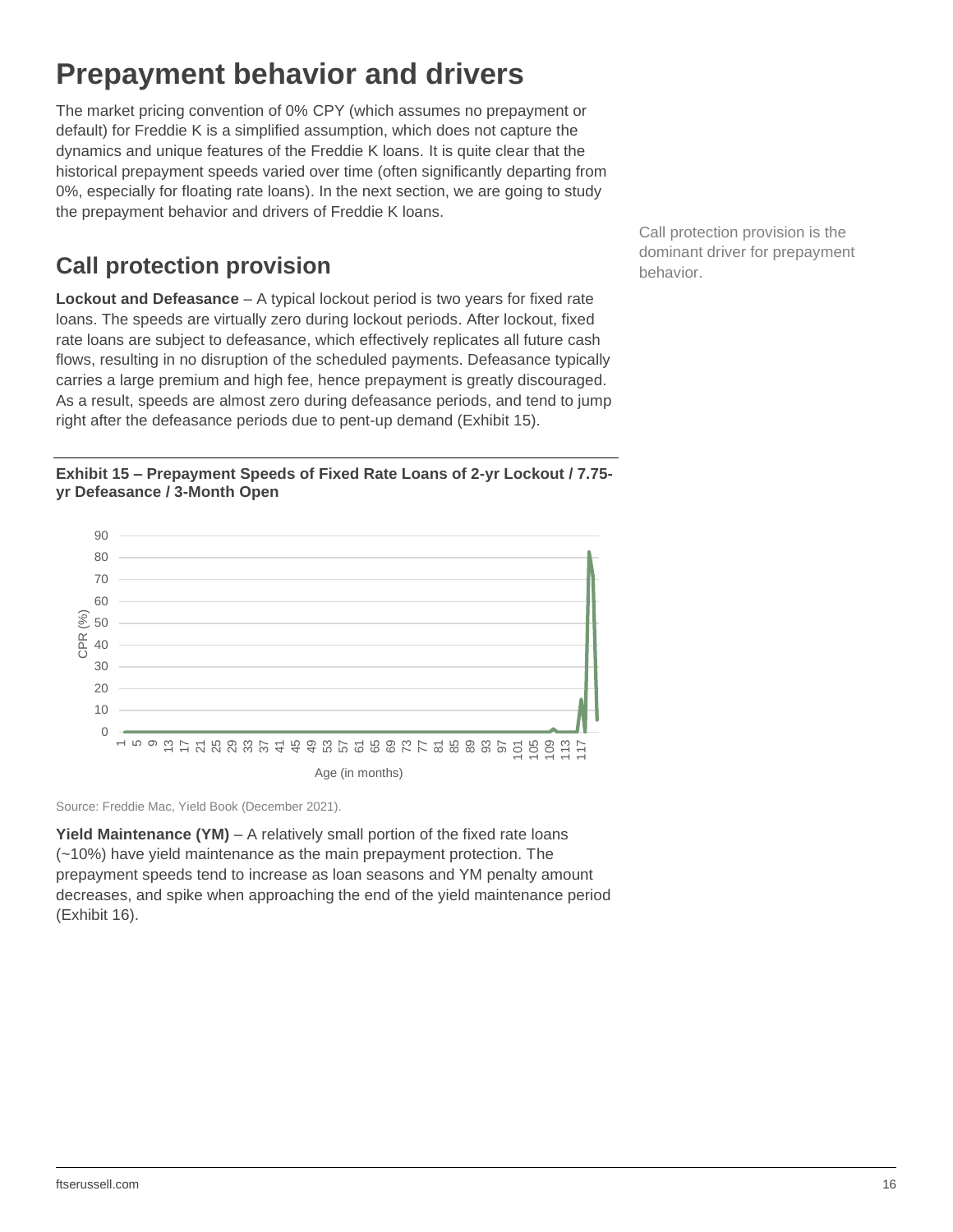#### **Exhibit 16 – Prepay Speeds of Fixed Rate Loans of 9.5-yr Yield Maintenance / 3-Month Penalty / 3-Month Open**



Defeasance and yield maintenance are two main call protection features for fixed rate loans, with the former stronger than the latter.

Source: Freddie Mac, Yield Book (December 2021).

**Lockout and Penalty** – For floating rate loans, there is usually 1-year lockout period followed by a lengthy percentage penalty period with 1% penalty point. Exhibit 17 shows speeds immediately jumped after the lockout, rising to 40-50 CPR later on as the low penalty point failed to deter prepay activities.





Source: Freddie Mac, Yield Book (December 2021).

### <span id="page-16-0"></span>**Property price appreciation**

Property price appreciation also plays a role in driving up the prepayment speeds. Exhibit 18 and 19 show the prepayment speeds are higher for larger cumulative property price appreciation for both fixed rate and floating rate loans.

That said, we should be cautious about a caveat that loan seasoning may also potentially lead to higher prepayment speeds and property price appreciation is obviously correlated with the age of the loan.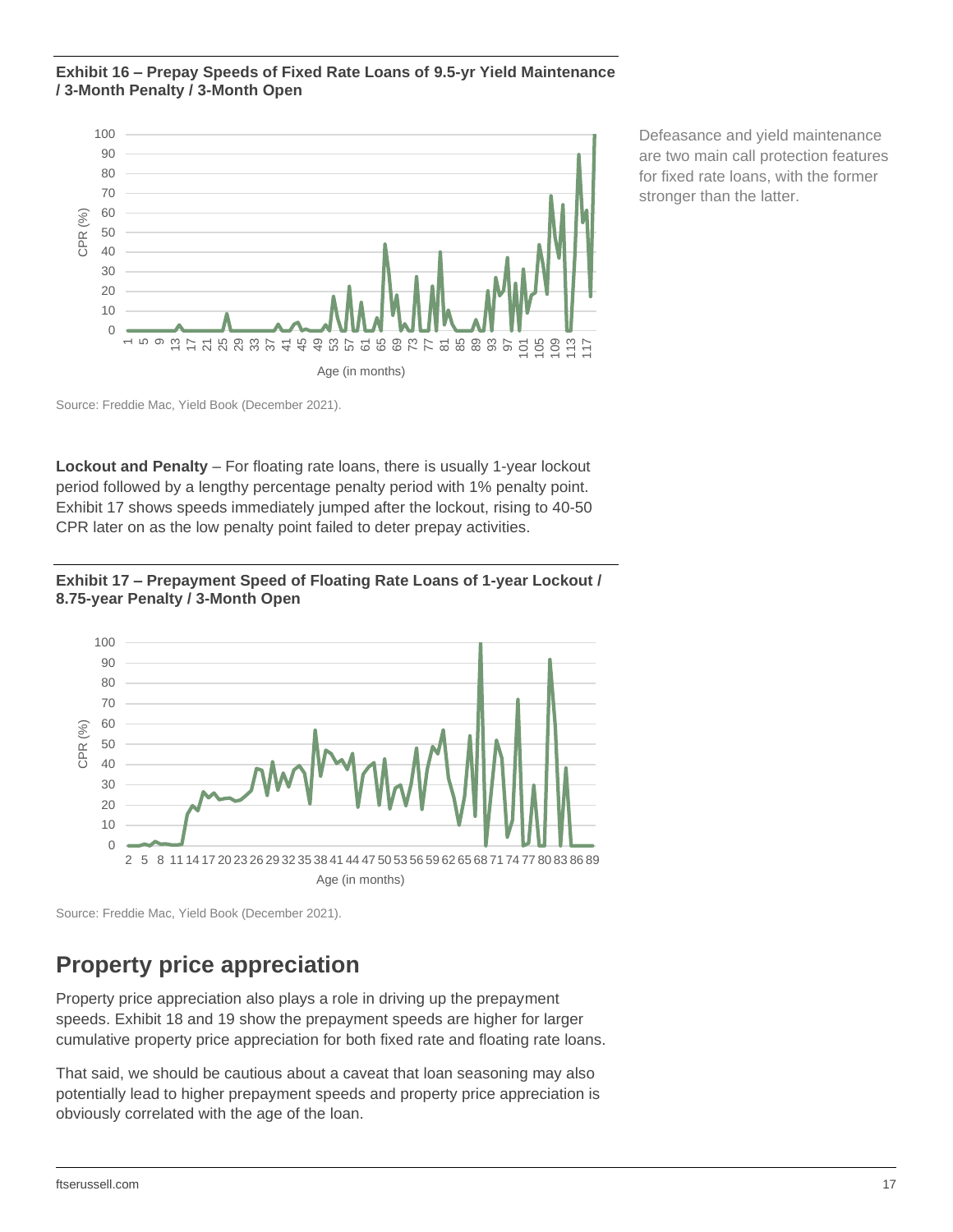#### **Exhibit 18 – Prepayment Speed by Property Price Appreciation (Fixed Rate Loans)**



Property price appreciation bolsters prepayment.

Source: Freddie Mac, Yield Book (December 2021).



**Exhibit 19 – Prepayment Speed by Property Price Appreciation (Floating Rate Loans)**

Source: Freddie Mac, Yield Book (December 2021).

### <span id="page-17-0"></span>**Loan size**

For Freddie K fixed rate loans with a yield maintenance as the main call protection mechanism, the prepayment speeds tend to be negatively correlated to the loan size [\(Exhibit 2](#page-18-1)0). While it seems counterintuitive, one possible explanation can be that higher loan size results in higher YM penalty in dollar amount, which potentially lowers the prepayment incentive.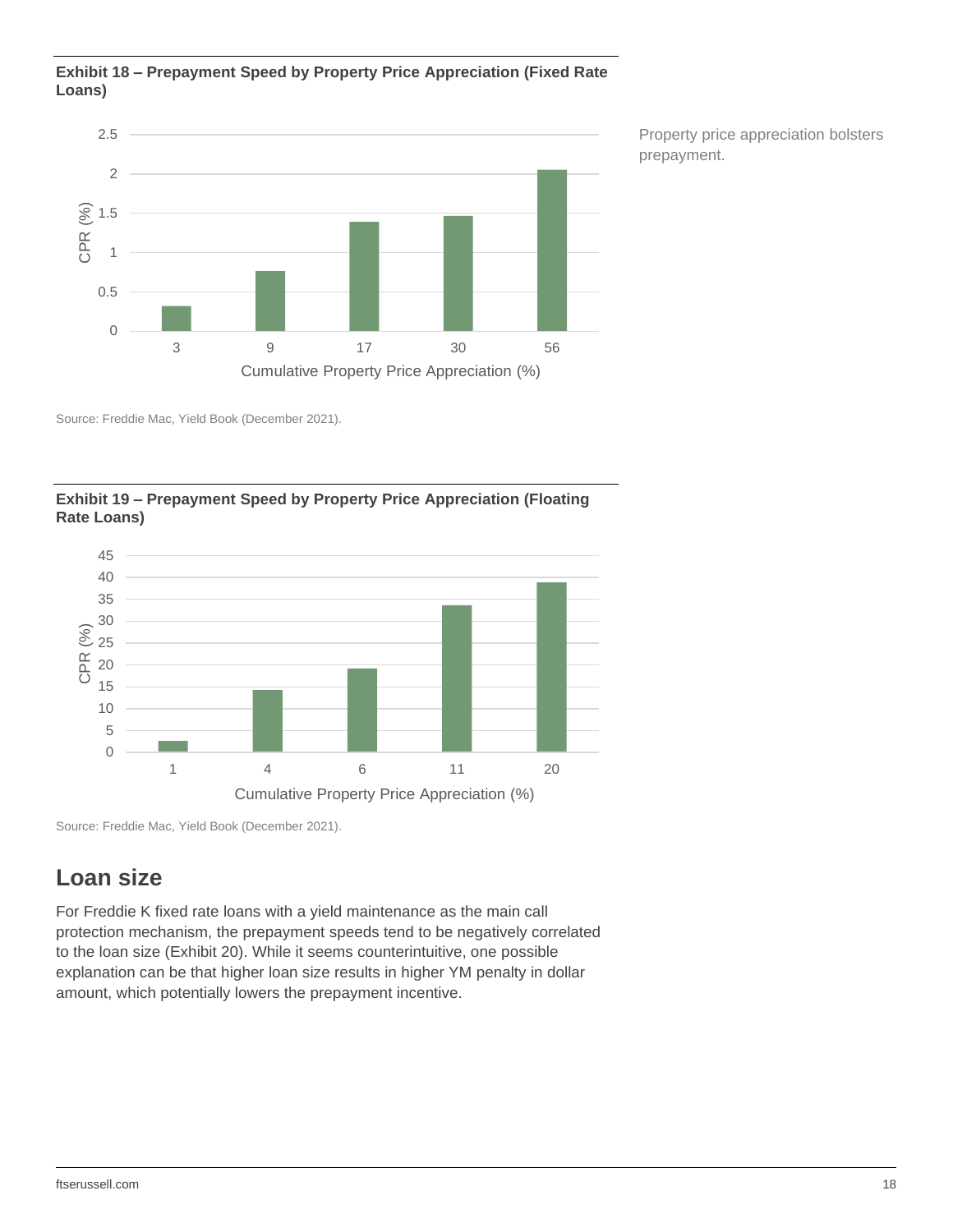<span id="page-18-1"></span>**Exhibit 20 – Prepayment by Loan Size**<sup>2</sup> **(Fixed Rate Loan with YM)**



Source: Freddie Mac, Yield Book (December 2021).

### <span id="page-18-0"></span>**DSCR and LTV**

Not surprisingly, default (i.e., the involuntary prepayment) is highly correlated to DSCR (Exhibit 21) and LTV (Exhibit 22).



Lower DSCR is associated with a higher default rate.

Source: Freddie Mac, Yield Book (December 2021).

ftserussell.com 19

<sup>2</sup> "Low" for loans size below 3.4MM, "Median" for size between 3.4MM and 12.6MM, "High" for the rest.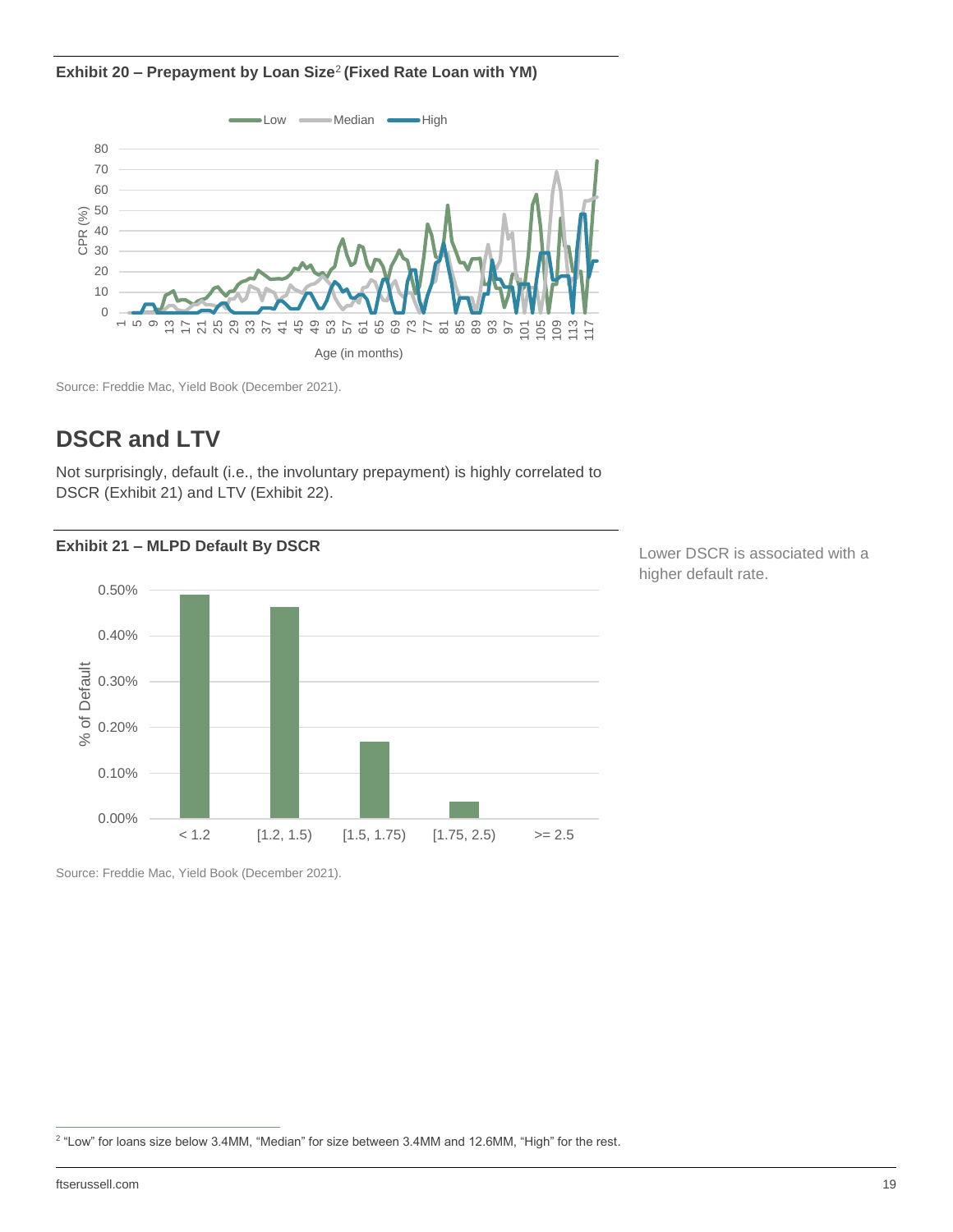#### **Exhibit 22 – MLPD Default By LTV**



Higher LTV corresponds to a higher default rate.

Source: Freddie Mac, Yield Book (December 2021).

### <span id="page-19-0"></span>**Unemployment rate**

Unemployment rate affects the fundamentals of multifamily properties and hence both prepayment and default. We observed that prepayment speeds for floating rate loans are negatively correlated to unemployment rate (Exhibit 23).



**Exhibit 23 – Prepay Speed by Unemployment Rate (Floating Rate Loans)**

Source: Freddie Mac, Yield Book (December 2021).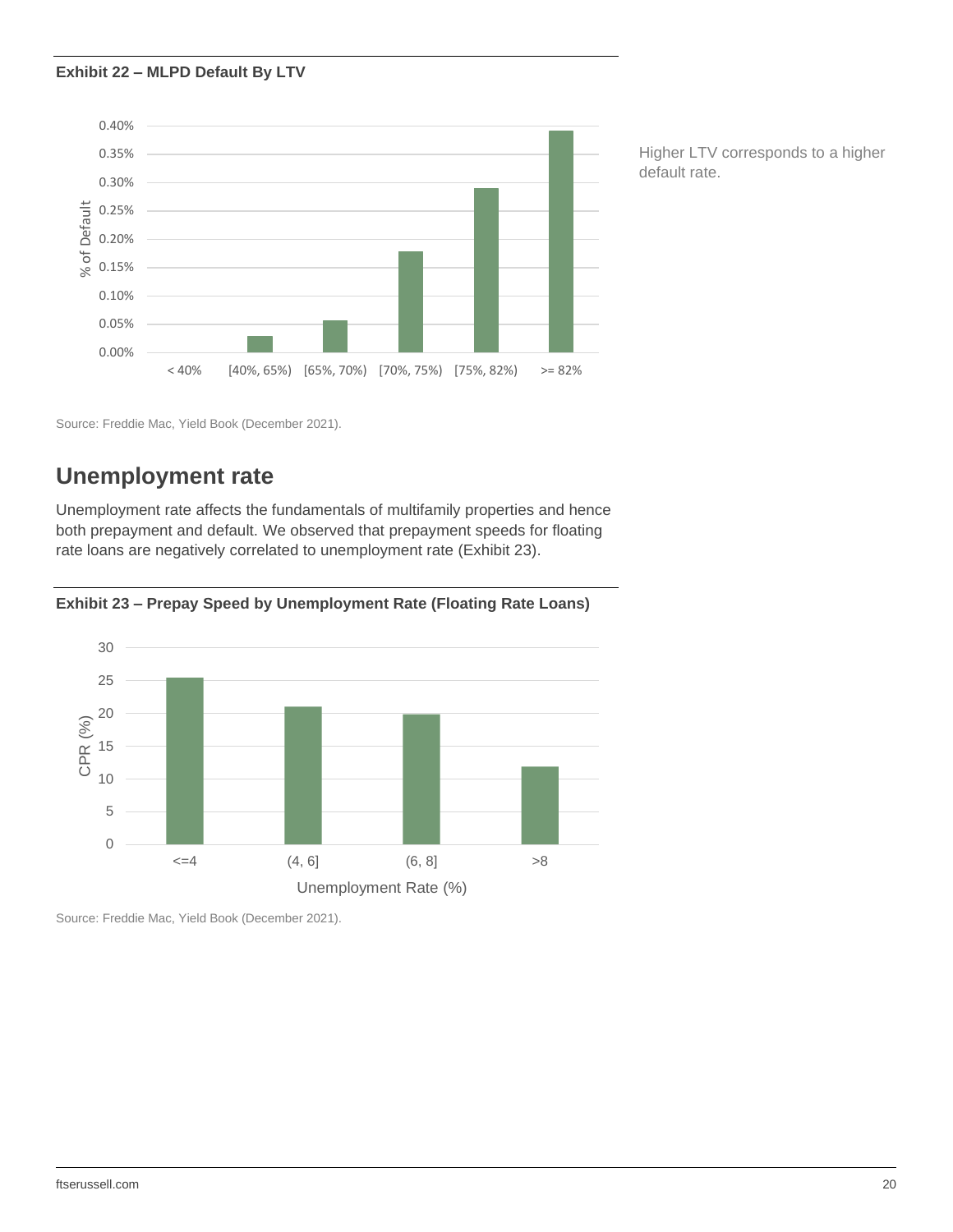## <span id="page-20-0"></span>**Comparison with GNPL and FN DUS**

Freddie K, GNPL, and FN DUS, are the three major agency CMBS products. Exhibit 24 shows Freddie K and FN DUS loan issuances were generally comparable in recent years, both are significantly higher than GNPL.

### **Exhibit 24 – Agency CMBS Market Snapshot**

|                      | <b>Freddie K</b> | <b>FN DUS</b> | <b>GNPL</b> |
|----------------------|------------------|---------------|-------------|
| $UPB$ (\$bn)         | 321.37           | 394.93        | 149.46      |
| 2019 Issuance (\$bn) | 61.54            | 62.95         | 17.99       |
| 2020 Issuance (\$bn) | 61.81            | 76.72         | 35.31       |
| 2021 Issuance (\$bn) | 63.54            | 65.04         | 42.98       |
| % of Fixed Rate      | 75.8             | 91.9          | 100.0       |

Traditionally Freddie K and FN DUS issuances were close to each other, while GNPL had a much lower issuance.

Source: Ginnie Mae, Fannie Mae, Freddie Mac, Yield Book (December 2021).

We offer a comparison of these three products from the following perspectives:

- 1. Loan term and collateral
- 2. Guarantee
- 3. Prepayment risk
- 4. Credit performance

### <span id="page-20-1"></span>**Loan term and collateral**

Freddie K loans are similar to FN DUS loans as they both have fixed rate and floating rate, mostly with a 10-year term and 30-year amortization, while GNPL loans are fixed rate only with 35-40 year term and full amortization. Freddie K and FN DUS are backed by multifamily properties only, vs. GNPL which covers both multifamily and health care properties. GNPL also have construction loans which Freddie K and FN DUS do not include.

### <span id="page-20-2"></span>**Guarantee**

GNPL has the full and explicit guarantee from the US government with GNPL loans insured by FHA and all GNPL securities guaranteed by GNMA for timely interest and principal payment. FN DUS has the Fannie Mae guarantee for timely interest and principal payment for all FN DUS securities. Freddie Mac guarantees the timely interest and eventual principal payment for K-Deal senior classes and timely interest payment for some IO classes. Freddie Mac also guarantees the principal payment of a defaulted loan at its maturity date to senior K-Deal classes.

Unlike FN DUS, Freddie K lenders don't share in loan loss with the agency.

Across all the three agency CMBS products, there are no guarantees for prepayment penalty collection.

GNPL and FN DUS have all securities guaranteed, while Freddie K only has senior securities guaranteed.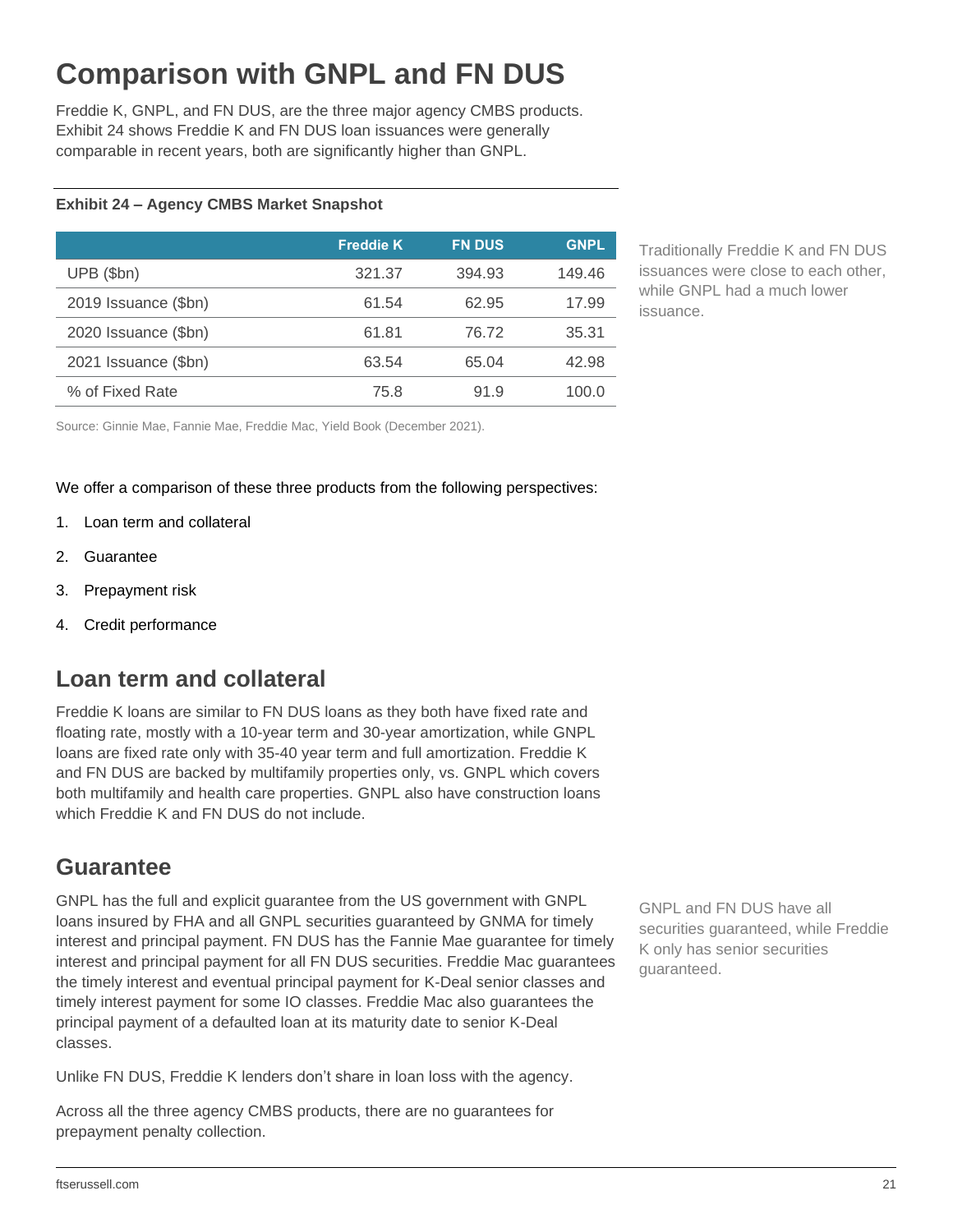### <span id="page-21-0"></span>**Prepayment risk**

For fixed rate loans, Freddie K loans have strong call protection dominated by a 7.75-year defeasance following a 2-year lockout. FN DUS loans mostly have yield maintenance till 6-month before maturity. GNPL loans typically have a declining percentage penalty period up to 10 years (e.g., 10-year declining penalty period from 10% to 1%).

For floating rate loans, both Freddie K and FN DUS loans usually have 1-year lockout followed by an 8.75-year percentage penalty period of 1% penalty point till 3-month before maturity.

It is safe to say that Freddie K fixed rate loans have the most stringent prepayment protection comparing to the other agency CMBS products. As a result, Freddie K fixed rate loans demonstrated the lowest prepay speeds while GNPL loans have the highest (Exhibit 25). Historically, Freddie K and FN DUS floating rate loans had similar prepay speed levels in general until 2020 when Freddie K started to prepay faster than FN DUS.



**Exhibit 25 – Historical Speeds by Products**

Source: Ginnie Mae, Fannie Mae, Freddie Mac, Yield Book (December 2021).

Fixed rate Freddie K deal senior bonds have limited WAL risk because of the strong call protections in the underlying loans and muted default, which also leads to tighter spreads and less spread volatility comparing to those of private label CMBS and some agency CMBS products.

Another advantage of Freddie K over FN DUS is that Freddie K is not subject to binary prepayment or default risk as all securities are backed by a diversified pool of loans, which is not the case for FN DUS where majority (80%) of the securities are backed by a single loan (DUS MBS) or a small number of loans (Mega) - only about 20% backed by a pool of loans (GeMS). Freddie K bonds might also enjoy better secondary market liquidity than FN DUS GeMS as Freddie K has much higher issuance volume [1].

Freddie K fixed rate loans have the strongest call protection across all agency CMBS products, and hence the lowest prepay speeds.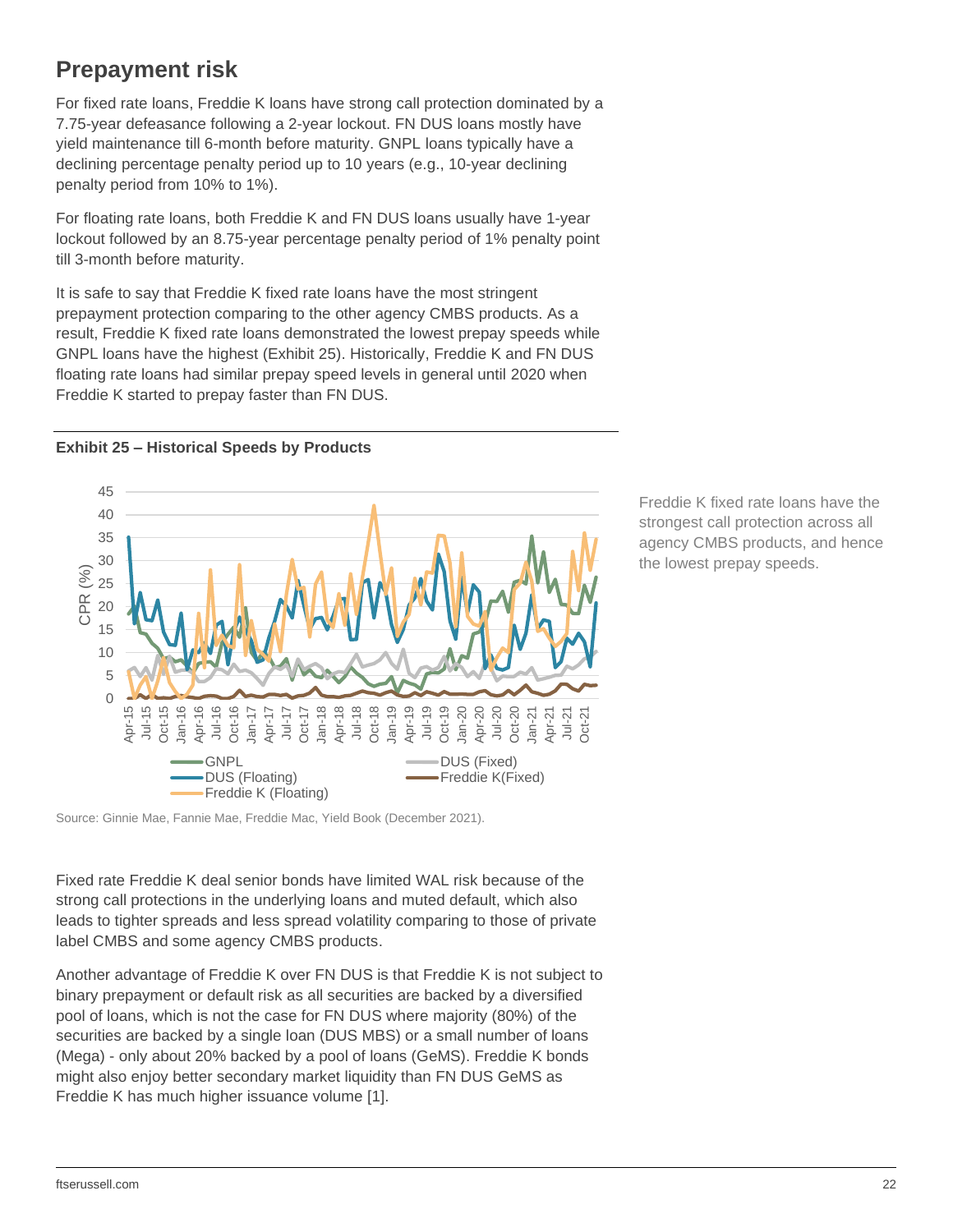### <span id="page-22-0"></span>**Credit performance**

As discussed earlier (Exhibit 6), Freddie K has the lowest 30 day+ delinquency rate among all three agency CMBS products, thanks to Freddie Mac's in-house underwriting practice. The delinquency rate for Freddie K peaked at 20bps in May 2021 and ended at 3bps in December 2021. As a contrast, GNPL had the highest delinquency rates peaking at 1.7% in June 2020 and dropping to 1% as of November 2021. FN DUS delinquency rate peaked at 1.4% in July 2020 and declined to 0.38% in December 2021.

## <span id="page-22-1"></span>**Freddie SBL Summary**

Freddie Mac added of the Small Balance Loans (SBL) line of business to its lending platform in October 2014, and it has become the second largest Freddie Mac multifamily program behind Freddie K.

SBL generally refers to loans between \$1 million – \$7.5 million and properties with 5-50 units. They have 5-, 7- and 10-year maturity term for fixed rate loans and 20-year for hybrid ARM loans, and up to 30-year amortization. Prepayment protection is in the form of yield maintenance and declining percentage penalty.

Exhibit 26 shows the profile of new issuance of Freddie SBL loans in the last three years and the outstanding universe as of December 2021. The total outstanding balance is about \$25 billion. The average note rate is 3-5% and median loan size around \$2.2-2.4 million for recent new issuance. About 60% of the outstanding loans are paying fixed rate, and the call protection is dominated by the declining percentage penalty.

Comparing to Freddie K, SBL loans have much smaller loan size and higher note rate.

|                                       | <b>Outstanding</b> |      |      |                 |
|---------------------------------------|--------------------|------|------|-----------------|
|                                       | 2019               | 2020 | 2021 | <b>Universe</b> |
| $UPB$ (\$bn)                          | 6.9                | 4.9  | 5.1  | 25.0            |
| Avg Note Rate (%)                     | 4.6                | 3.8  | 3.4  | 4               |
| Avg Loan Term (Months)                | 189                | 196  | 167  | 182             |
| Avg Amortization Term (Months)        | 357                | 349  | 344  | 351             |
| Avg IO Term (Months)                  | 17                 | 21   | 19   | 18              |
| Median Loan Size(\$M)                 | 2.2                | 2.4  | 2.3  | 2.1             |
| % Fixed Rate Loans                    | 43.9               | 71.1 | 79.8 | 58.6            |
| % w./ Yield Maintenance               | 30.2               | 61.8 | 61.6 | 44.4            |
| % w./ Percentage Penalty <sup>3</sup> | 75.5               | 76.1 | 64.9 | 69.9            |

#### **Exhibit 26 – Snapshot of Freddie SBL New Issuance and Outstanding**

Source: Freddie Mae, Yield Book (December 2021).

<sup>&</sup>lt;sup>3</sup> Note that some fixed rate loans with yield maintenance also have a short period of penalty between the yield maintenance period and open period, and almost all floating rate loans have percentage penalty as call protection.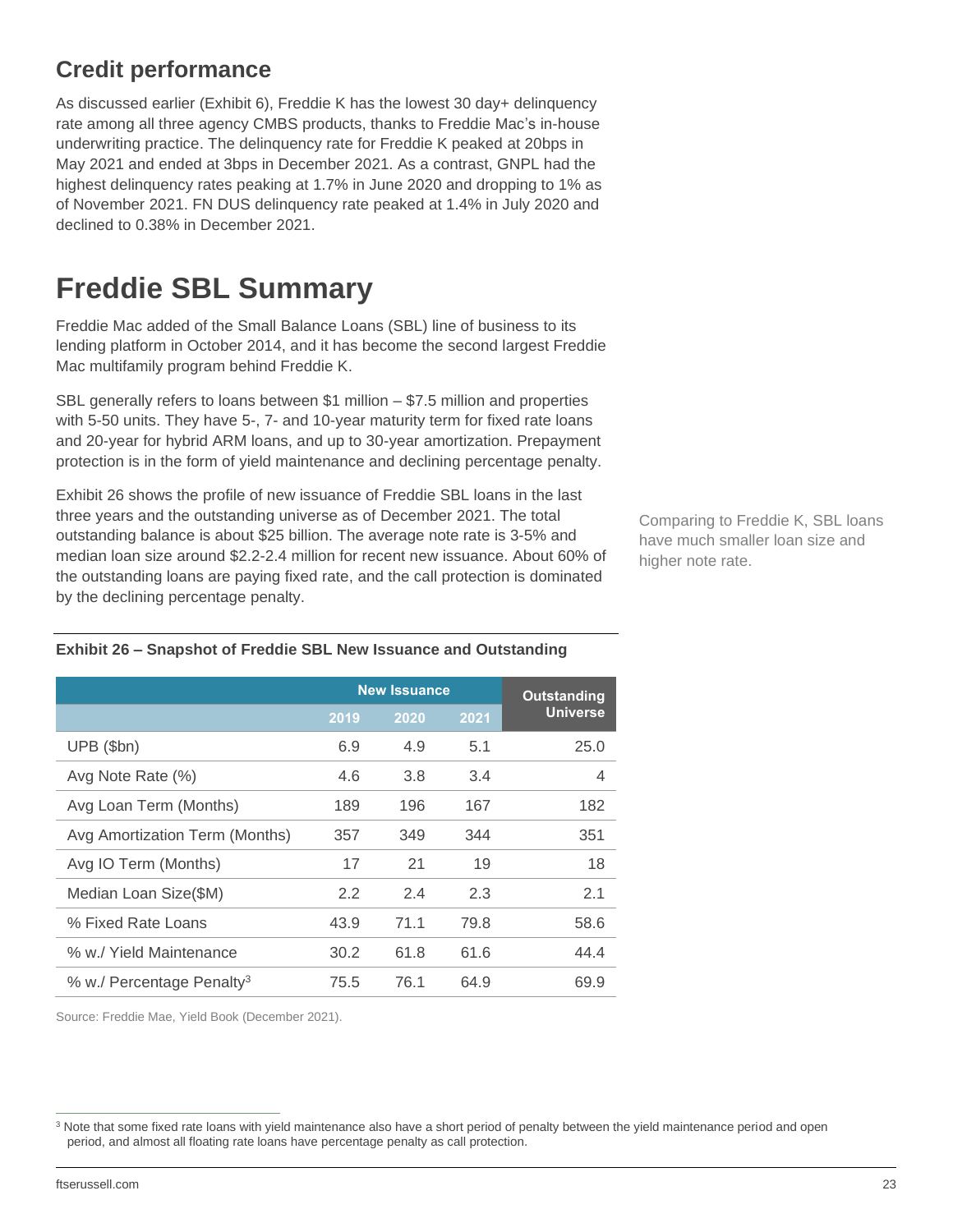Exhibit 27 shows the Freddie SBL deal issuance slowed down to about \$5 billion in the past two years after peaking in 2018 at \$7 billion.





Issuance of SBL is less than 10% of Freddie K.

### <span id="page-23-0"></span>**SBL underwriting**

Freddie Mac has 12 designated lenders for SBL underwriting<sup>4</sup>. Eligible borrowers include limited partnerships, limited liability companies, Single Asset Entities, Special Purpose Entities, tenancy in common with up to five unrelated members, and irrevocable trusts with an individual guarantor. In addition, borrower cannot have subordinate debt. Senior housing, student housing, and military housing are not eligible.

As part of the underwriting criteria, the required minimum DSCRs for the properties generally range from 1.25x to 1.40x, and the maximum LTVs range from 65% to 80%, across different markets<sup>5</sup> and IO structures (Exhibit 28).

#### **Exhibit 28 – Underwriting criteria for SBL Loans**

|                               | <b>Non-IO</b>             |                          | IО                        |                          |  |
|-------------------------------|---------------------------|--------------------------|---------------------------|--------------------------|--|
|                               | <b>Min</b><br><b>DSCR</b> | <b>Max</b><br><b>LTV</b> | <b>Min</b><br><b>DSCR</b> | <b>Max</b><br><b>LTV</b> |  |
| <b>Top SBL Markets</b>        | 1.20x                     | 80%                      | 1.35x                     | 65%                      |  |
| <b>Standard SBL Markets</b>   | 1.25x                     | 80%                      | 1.40x                     | 65%                      |  |
| <b>Small SBL Markets</b>      | 1.30x                     | 75%                      | 1.40x                     | 60%                      |  |
| <b>Very Small SBL Markets</b> | 1.40x                     | 75%                      | 1.50x                     | 60%                      |  |

Source: Freddie Mac (December 2021).

<sup>4</sup> For more details on SBL lenders, see https://mf.freddiemac.com/borrowers/lenders-sbl.html.

<sup>5</sup> See market tiering definition in https://multifamily.freddiemac.com/multisuite/resources/sbl\_market\_tiering.xlsm.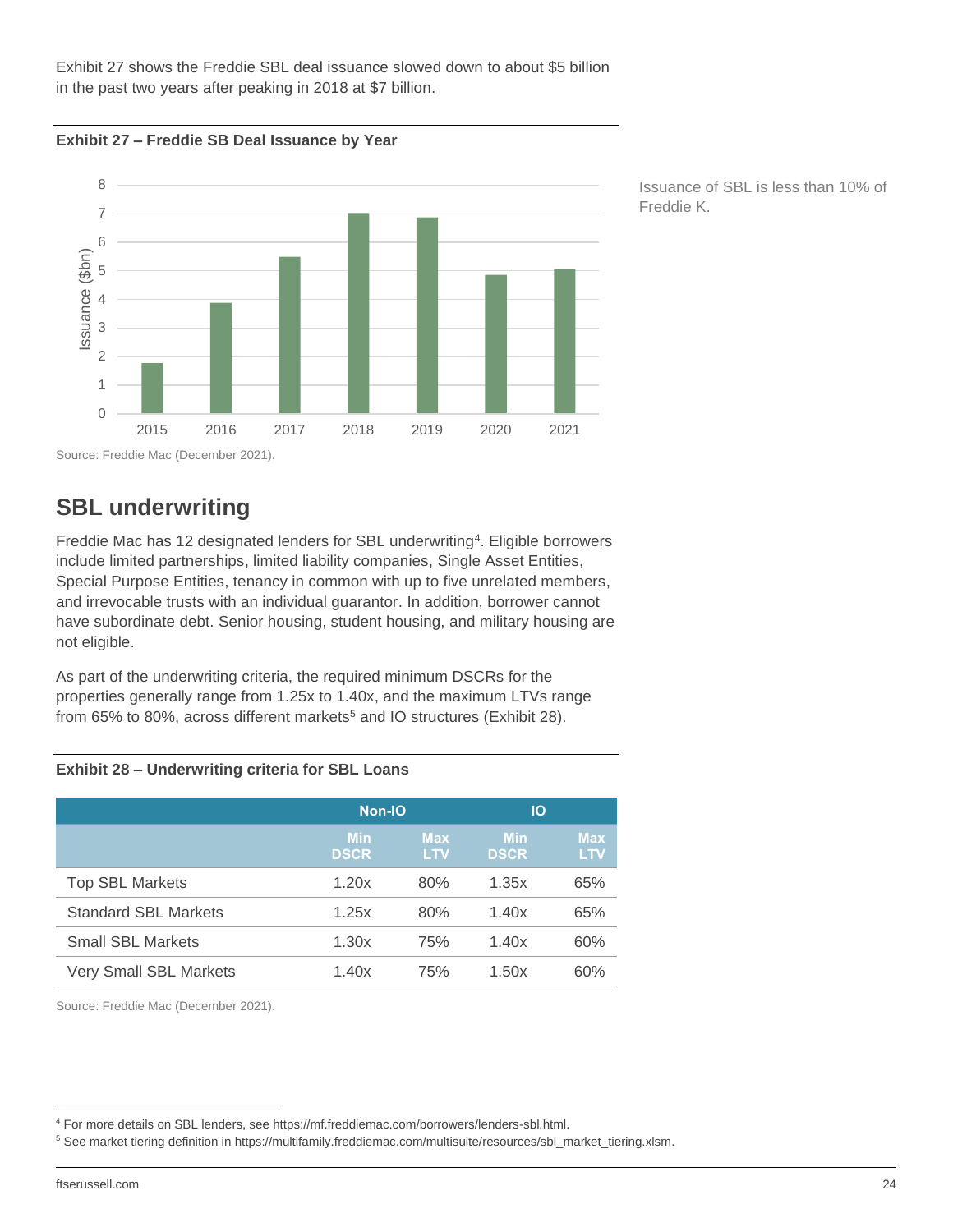The 30 day+ delinquency rates of SBL are significantly higher than Freddie K. They are also higher than FN DUS (and GNPL since 2021). During the pandemic, SBL delinquency rates peaked at 1.9% in December 2020 and have declined to about 1% as of December 2021 (Exhibit 29).



**Exhibit 29 – 30 day+ Delinquency by Agency CMBS Products including SBL**

During the pandemic, SBL had elevated delinquency rates (similar to GNPL), and underperformed FN DUS and Freddie K.

<span id="page-24-0"></span>Source: Freddie Mac (December 2021).

### **Securitization and deal structure**

Freddie Mac purchases and aggregates SBL loans for securitization with loans deposited into a trust which issues multiple securities.

Freddie Mac guarantees the senior securities which are publicly offered. The unguaranteed subordinate securities are privately offered to third-party investors.

A sample Freddie SB deal, as illustrated in Exhibit 30, has three main types of classes/tranches:

- Senior tranches (A10F, A5F, A7F and A7H) with a 10% subordination level guaranteed by Freddie Mac.
- Subordinate tranche (B), the first loss credit tranche, is unguaranteed.
- IO class (X1) receives excess interest (guaranteed by Freddie Mac) and the prepayment penalties collected by the trustee.

| <b>Class</b>   | <b>CUSIP</b> | Original<br><b>Balance</b><br>(MM) | Current<br><b>Balance</b><br>(MM) | Factor   | Coupon           | <b>Coupon Type</b>          | <b>Credit Enhancement</b> |                |
|----------------|--------------|------------------------------------|-----------------------------------|----------|------------------|-----------------------------|---------------------------|----------------|
|                |              |                                    |                                   |          |                  |                             | <b>Secur</b>              | <b>Current</b> |
| <b>A10F</b>    | 30318CAG2    | \$165.1                            | \$158.1                           | 95.7567% | 1.1800%          | <b>Fixed Rate</b>           | 10.000%                   | 10.144%        |
| A5F            | 30318CAA5    | \$89.7                             | \$83.1                            | 92.7315% | 0.6700%          | <b>Fixed Rate</b>           | 10.000%                   | 10.144%        |
| A7F            | 30318CAC1    | \$55.3                             | \$55.0                            |          | 99.3329% 0.8600% | <b>Fixed Rate</b>           | 10.000%                   | 10.144%        |
| A7H            | 30318CAE7    | \$94.0                             | \$93.1                            | 99.0472% | 0.9500%          | <b>Fixed Rate</b>           | 10.000%                   | 10.144%        |
| в              | 30318CAL1    | \$44.9                             | \$43.9                            | 97.8840% | 3.0577%          | <b>JUN PI</b>               | 0.000%                    | 0.000%         |
| R              | 30318CAN7    | \$0.0                              | \$0.0                             | 0.0000%  | 0.0000%          | <b>Fixed Rate, Residual</b> | 0.000%                    | 0.000%         |
| X <sub>1</sub> | 30318CAJ6    | \$404.1                            | \$389.3                           | 96.3403% | 1.7385%          | Variable IO                 |                           |                |

**Exhibit 30 – A sample Freddie SB deal (FRESB 2021-SB84)**

Source: Freddie Mac (December 2021).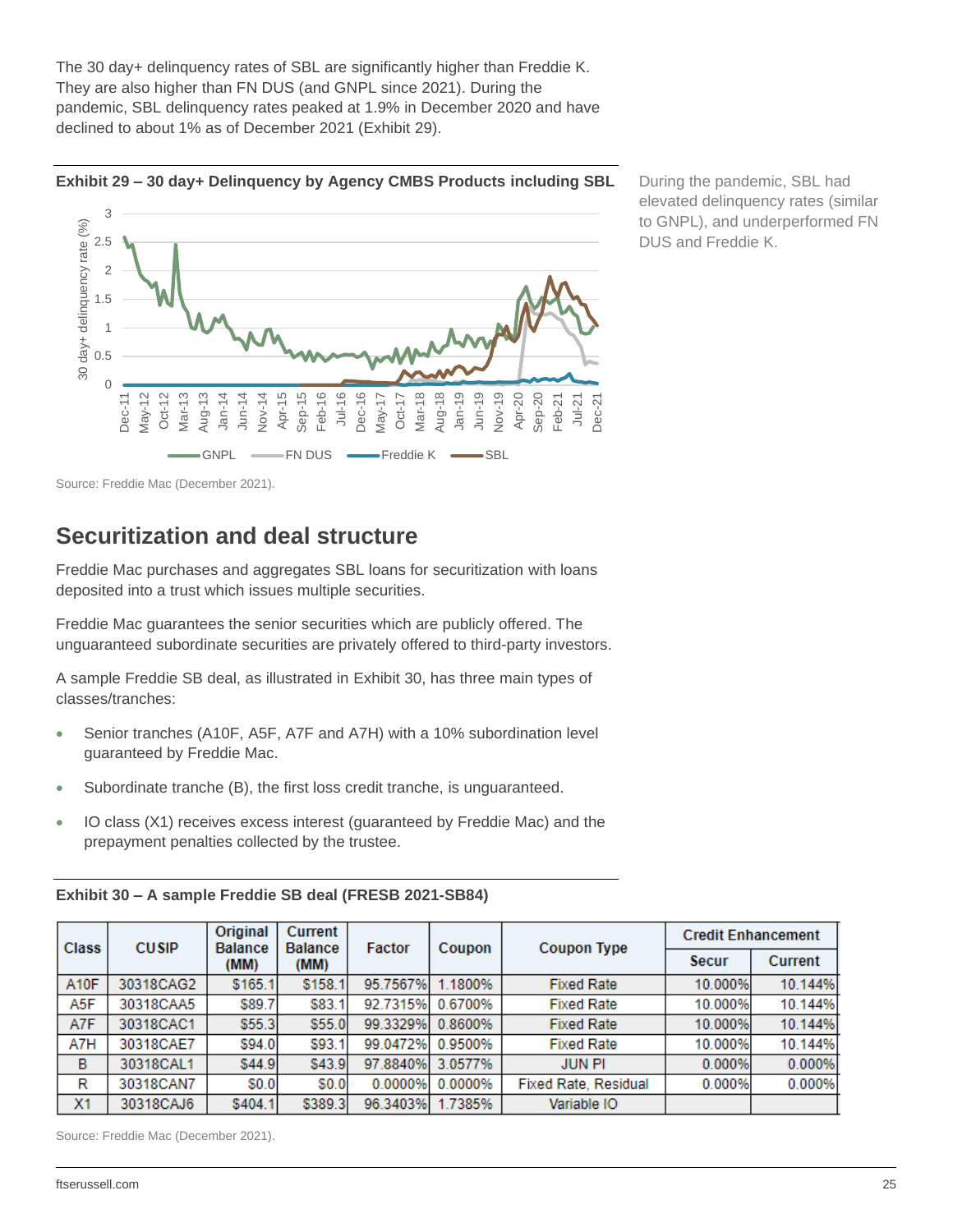### <span id="page-25-0"></span>**Call protection and prepayment speeds**

In terms of call protection, most fixed rate SBL loans have a yield maintenance of 10 years, while others have a percentage penalty with 5-10 years and up to 5% penalty points.

The majority of floating rate SBL loans have a percentage penalty period of 20 years with 5% penalty points.

The prepayment speeds for SBL fixed rate loans are generally lower than those of floating rate loans (Exhibit 31).

#### **Exhibit 31 – SBL Prepayment Speeds**



Similar to Freddie K, floating rate SBL loans prepay faster than fixed rate SBL loans.

Source: Freddie Mac, Yield Book (December 2021).

Exhibit 32 shows the annual SBL prepayment speeds for recent vintages (2015- 2020) with seasoning.

#### **Exhibit 32 – Historical Prepayment Speeds for SBL by Vintage**

| <b>Vintage/</b><br>Age | $\blacktriangleleft$ | 2    | $\overline{\mathbf{3}}$ | $\overline{4}$ | $\sqrt{5}$ | 6    |
|------------------------|----------------------|------|-------------------------|----------------|------------|------|
| 2015                   | 1.2                  | 7.7  | 13.0                    | 13.4           | 24.3       | 30.8 |
| 2016                   | 2.6                  | 9.5  | 15.4                    | 16.6           | 25.6       |      |
| 2017                   | 2.5                  | 9.0  | 9.7                     | 15.6           |            |      |
| 2018                   | 2.9                  | 8.4  | 15.0                    |                |            |      |
| 2019                   | 2.9                  | 12.3 |                         |                |            |      |
| 2020                   | 4.1                  |      |                         |                |            |      |

Source: Freddie Mac, Yield Book (December 2021)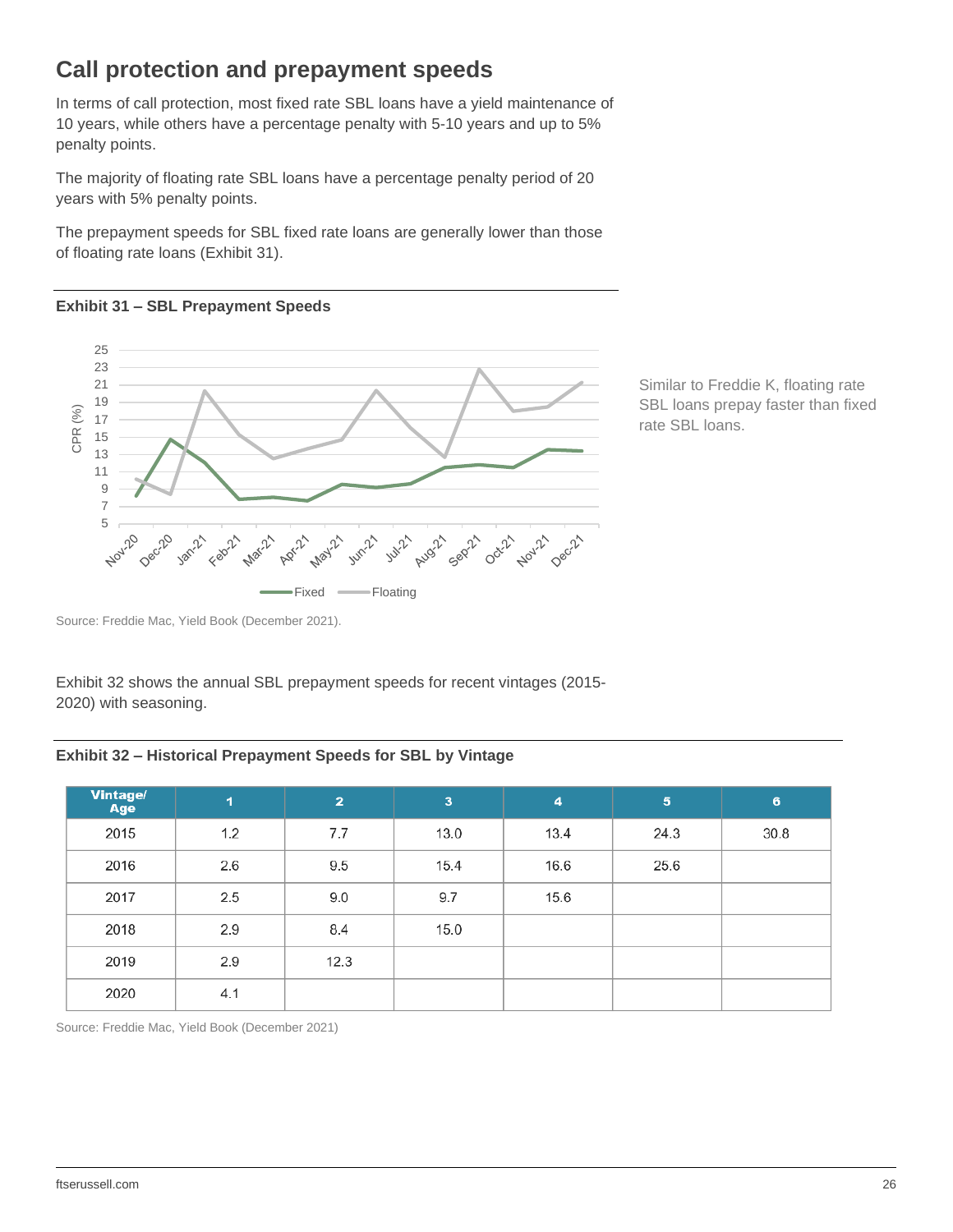## <span id="page-26-0"></span>**Conclusion**

Thanks to the stringent underwriting and in-house credit approval, the performance for Freddie K loans have been consistently strong through economic downturns including the GFC and the COVID pandemic. With a GSE guarantee, strong call protection provisions in the underlying loans, and high market liquidity, Freddie K senior bonds (especially those of fixed rate deals) have enjoyed better spreads stability than those of private label CMBS and some other agency CMBS products. On the other hand, investment in Freddie K floating rate deals would require more careful study in prepayment speeds as the floating rate loans may prepay fast, with weaker call protection provisions. As a unique feature among agency CMBS securitizations, Freddie K offers unguaranteed subordinate bonds with a high risk-adjusted return potential given the pristine credit profile of the underlying loans.

Ultimately, the positive multifamily fundament outlook, coupled with strong historical collateral performance, will continue to drive the growth of Freddie K market as a benchmark agency CMBS asset class for securitized product investors.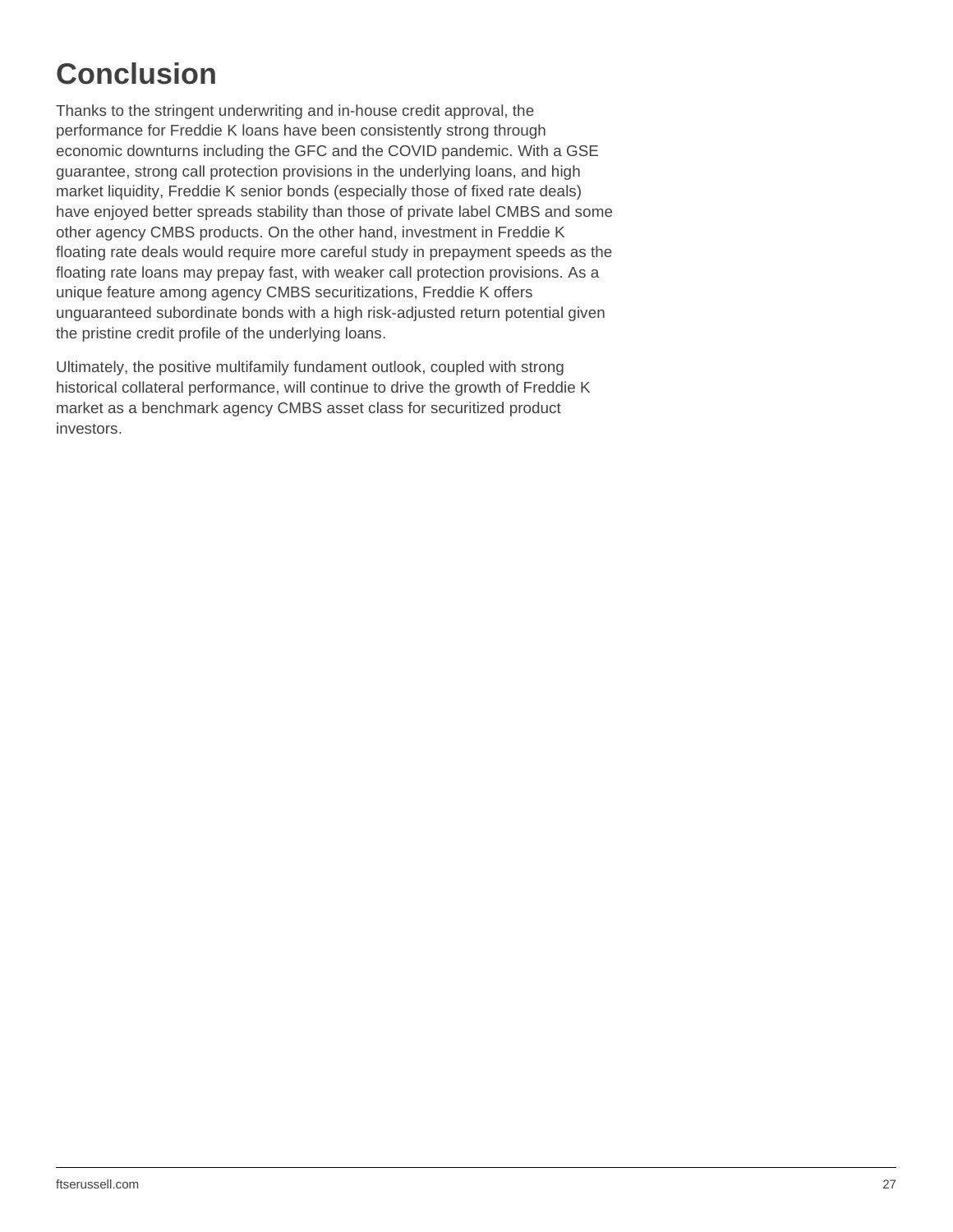## <span id="page-27-0"></span>**References**

- [1] "Multifamily Securitization Overview," September 2021. [Online]. Available: https://mf.freddiemac.com/docs/mf\_securitization\_investor-presentation.pdf.
- [2] "K-Deal Performance," Freddie Mac, December 2021. [Online]. Available: https://mf.freddiemac.com/docs/k\_deal\_performance\_presentation.pdf.
- [3] "MLPD Loss Summary," Freddie Mac, September 2021. [Online]. Available: https://mf.freddiemac.com/docs/MLPD\_Loss\_Summary.pdf.
- [4] "K-Deal M Class," Freddie Mac, June 2021. [Online]. Available: https://mf.freddiemac.com/docs/k\_deal\_a\_m\_class\_highlights.pdf.
- [5] "Taking Comfort with the Transition to SOFR," November 2020. [Online]. Available: https://mf.freddiemac.com/docs/LIBOR-to-SOFR-transition.pdf.